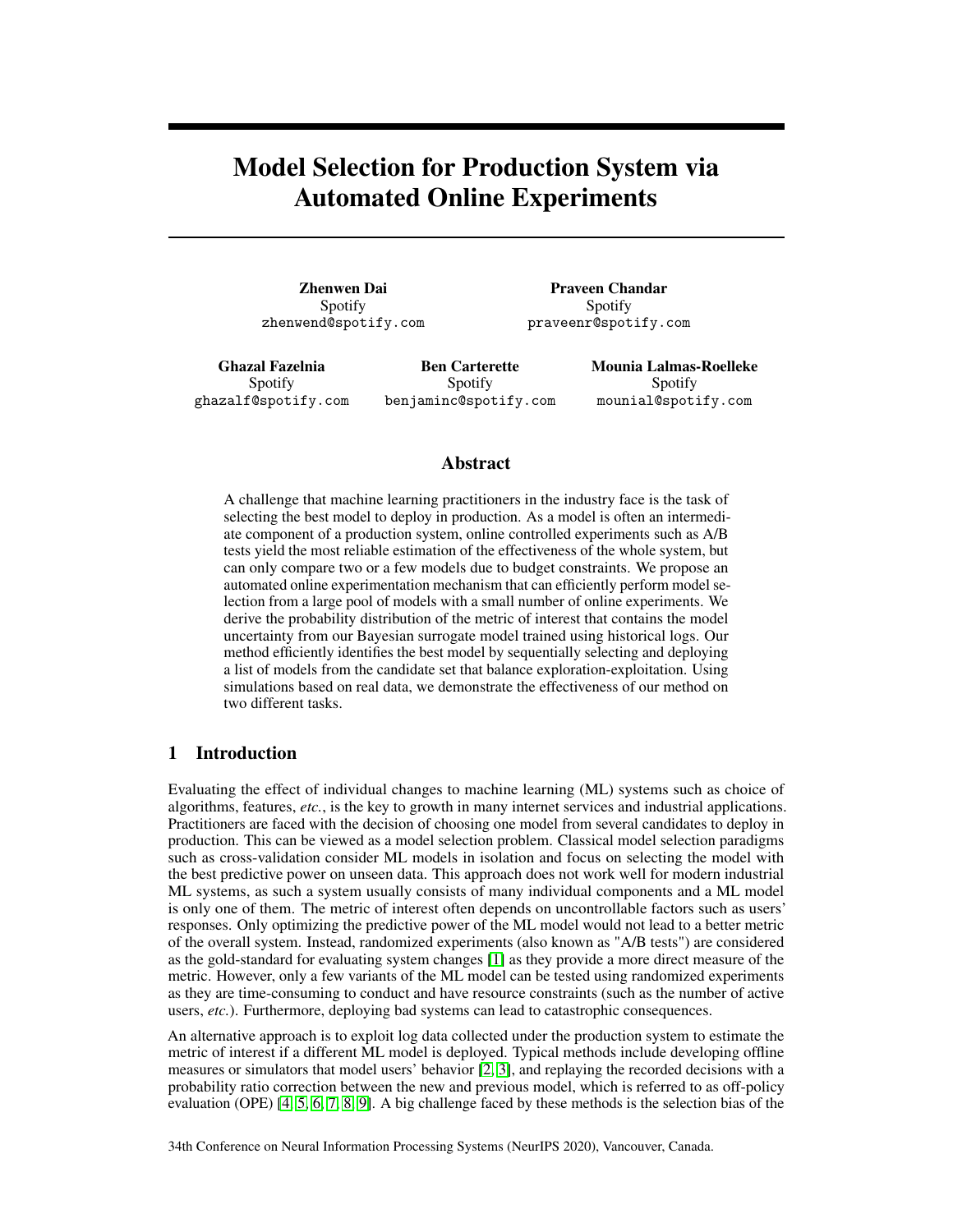log data. As a consequence, these methods work well when the considered model behaves similar to the logging model, but the effectiveness deteriorates quickly when the considered model behaves increasingly differently from the logging model.

To overcome the selection bias, we suggest to include the data collection process into the model selection approach. We propose a new framework of model selection for production system, where the best model is selected via deploying a sequence of models online. This allows deploying the model that can provide maximum information, iteratively refining the belief about the candidate models and efficiently identifying the model that leads to the best metric for the overall system. Concretely, we target at a specific but widely existing scenario, in which the metric of interest can be decomposed into an average of immediate feedback, *e.g.*, the click-through rate in recommender systems. We develop a Bayesian surrogate model that can efficiently digest the collected data from online experiments and derive the probability distribution of the metric of interest based on the surrogate model. The model to deploy is selected by balancing the exploration-exploitation trade-off. Comparing with A/B testing, our approach can perform model selection from a large pool of candidates by using not only the recorded metric but also the log data about individual user interactions. Comparing with OPE, our approach provides more accurate estimation of model performance by avoiding the selection bias through controlling the data collection process. Overall, our approach correctly identifies the best model even if it behaves very differently from the one in production.

### <span id="page-1-1"></span>2 Model selection with automated online experiments

We define the problem of model selection for production system (MSPS) as follows: given a set of candidate models  $M_i \in \mathcal{M}$  and an online budget, the goal is to identify model  $M^*$  with maximum utility of the overall system:

$$
\mathbf{M}^* = \arg\max_{\mathbf{M}_i \in \mathcal{M}} v(\mathbf{M}_i). \tag{1}
$$

In this work, we focus on the scenario where a model takes an input representation x, returns a decision a while observing an immediate feedback for each individual decision. The utility associated with a given model  $M_i$  is influenced by immediate feedback, which could be an indirect and complex relationship such as the relation between profit margin and user clicks. Here, we restrict our focus to the cases where the utility has an additive relation with immediate feedback and refer to it as *accumulative metric*. The above setting is common in the industry; for example, in recommender systems, the inputs x are users or context (user representation, time of the request, *etc.*), the decisions are the choice of recommendation, and the accumulative metric could be a metric such as total consumption, which is the sum of consumption associated with individual recommendations.

A model can be represented as a probability distribution of the decision conditioned on the input  $p(\mathbf{a}|\mathbf{x})$ , where a deterministic system simply results in a delta distribution. The distribution of the inputs to the model represented as  $p(x)$  is typically unknown. The accumulative metric for a given model  $M_i$  can be defined as,

<span id="page-1-0"></span>
$$
v(\mathbf{M}_i) = \int_{\mathcal{X}} \int_{\mathcal{A}} m \, p(m|\mathbf{a}, \mathbf{x}) p(\mathbf{a}|\mathbf{x}, \mathbf{M}_i) p(\mathbf{x}) \, \mathrm{d}\mathbf{a} \, \mathrm{d}\mathbf{x},\tag{2}
$$

where the integration is over the space of input  $x \in \mathcal{X}$  and the space of decision  $a \in \mathcal{A}$ . The accumulative metric is defined as an expectation of immediate feedback with respect to the distribution of input and decisions conditioned on individual inputs. Unfortunately, the accumulative metric is not tractable, because both the distribution of input  $p(x)$  and the distribution of immediate feedback  $p(m|\mathbf{a}, \mathbf{x})$  are unknown.

With a production system, the information about the accumulative metric can be collected by deploying the model of interest in production and let it react to real traffic and record the corresponding accumulative metric. The collected data from such a deploy consist of a recorded accumulative metric, in our case  $\hat{v} = \frac{1}{N} \sum_i m_i$ , and a set of interactions  $\mathcal{D} = \{(m_i, \mathbf{a}_i, \mathbf{x}_i)\}_{i=1}^N$ . In this work, we define MSPS as a sequential optimal decision problem. A MSPS method iteratively chooses a model from the candidate set to deploy online for data collection with the aim of identifying the model with the best accumulative metric in the fewest number of online experiments. A model deployment is a expensive process, as each deployment takes a long time, and only a small number of models can be deployed in parallel due to the limited number of users and the affordable degradation in service quality. Global optimization methods like Bayesian optimization (BO) [\[10\]](#page-9-3) do not work well in this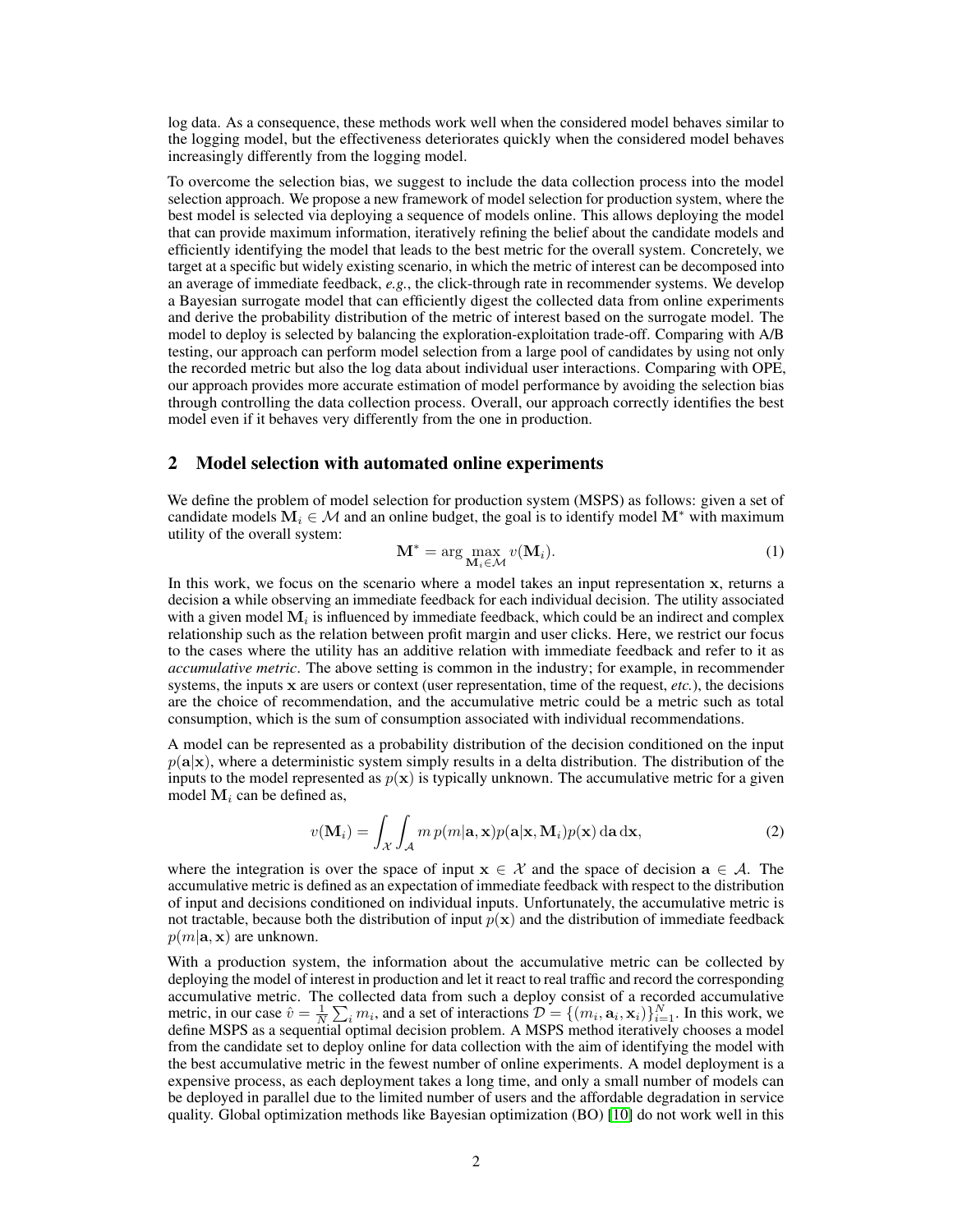setting, because BO requires the search space to be represented in a relatively low dimensional space but embedding the model candidate sets (especially models of different types) into a low-dimensional space is non-trivial. Unlike BO methods that only take into account the accumulative metric from online experiments, our approach takes advantage of the full log data by training a Bayesian surrogate model. The uncertainty of the surrogate model is then used to balance between exploring an uncertain but potentially good choice and exploiting a known one.

### <span id="page-2-0"></span>3 Bayesian surrogate for accumulative metric

Instead of using the recorded accumulative metric from online experiments, we propose to estimate it from its definition in [\(2\)](#page-1-0). In this formulation,  $p(\mathbf{a}|\mathbf{x}, \mathbf{M}_i)$  is known and  $p(\mathbf{x})$  could be replaced with an empirical distribution, therefore, the key is to capture the distribution of the immediate feedback  $p(m|\mathbf{a}, \mathbf{x})$ . The data collected from online experiments contains lots of data points about this distribution. This allows us to build a Bayesian surrogate model for the immediate feedback.

### <span id="page-2-1"></span>3.1 Gaussian process surrogate model

We propose to use a Gaussian process (GP) as the surrogate model for the distribution of the immediate feedback. There is often stochasticity in the immediate feedback data including the intrinsic stochasticity in human interactions, e.g., some random reactions from a user, as well as the information that is not available to the production system. To accommodate this stochasticity, we divide the Bayesian surrogate model into two parts: (i) a GP model that captures the "noise-free" component of the immediate feedback, denoted as  $p(f|a, x)$ ; (ii) a noise distribution used to absorb all the stochasticity that cannot be explained by x and a, denoted as  $p(m|f)$ . When the immediate feedback is a continuous value, we use a Gaussian noise distribution. The resulting surrogate model can be written as,

$$
m = f(\mathbf{a}, \mathbf{x}) + \epsilon, \quad f \sim \mathcal{GP}(0, k(\cdot, \cdot)), \quad \epsilon \sim \mathcal{N}(0, \sigma^2), \tag{3}
$$

where the GP has zero mean and a covariance function  $k(\cdot, \cdot)$ . Stationary covariance functions are the most common choices, such as the radial basis function (RBF) and the Matérn covariance functions. Note that the distribution of the immediate feedback  $p(m|\mathbf{a}, \mathbf{x})$  is independent of the choice of candidate models. This allows us to train a single surrogate model and use it to score all the candidate models.

In some use cases, the inputs x and/or the decisions a may be categorical values, *e.g.*, in recommender systems, the input may be a user ID and the decision may be an item ID, both of which are categorical values. The standard one-hot encoding is not a good representation for GP. Instead, we embed each unique ID as a latent variable in a low dimensional space,  $e.g., \mathbf{a}_k \in \mathbb{R}^Q, \mathbf{a}_k \sim \mathcal{N}(0, \mathbf{I})$ . This approach is closely related to variational multi-output GPs [\[11\]](#page-9-4). Deep GPs [\[12,](#page-9-5) [13\]](#page-9-6) can be considered if the distribution of immediate feedback is heavily non-stationary.

With a surrogate model for the immediate feedback, we have all the pieces to estimate the accumulative metric from [\(2\)](#page-1-0). The integral is generally intractable but could be approximated by the methods like Monte Carlo sampling. Note that the resulting quantity  $v(\mathbf{M}_i)$  is deterministic as all the involved probability distributions are integrated out. It can serve as an estimator for the accumulative metric but is *unable* to be used for exploration-exploitation tradeoff. In order to construct an efficient MSPS method, we need to represent the accumulative metric as a random variable, of which the uncertainty reflects the current belief of its value according to the surrogate model, which is often referred to as *model uncertainty*.

### 3.2 Estimation of the accumulative metric

To derive the accumulative metric as a random variable that reflects model uncertainty, we first need to remove the uncertainty from the noise distribution, which corresponds to *aleatoric uncertainty*. This is particularly crucial for the case of a binary immediate feedback, which will be explained in the next section. Firstly, we derive the expected immediate feedback from the noise distribution, i.e.,  $\bar{m} = \langle m \rangle_{p(m|f)}$ . In the case of a normal noise distribution, the expected immediate feedback is the mean of the noise distribution,  $\bar{m} = \int m\mathcal{N}(m; f, \sigma^2) dm = f$ . Then, we derive the predictive expected immediate feedback from a inferred GP surrogate model by a change of random variable,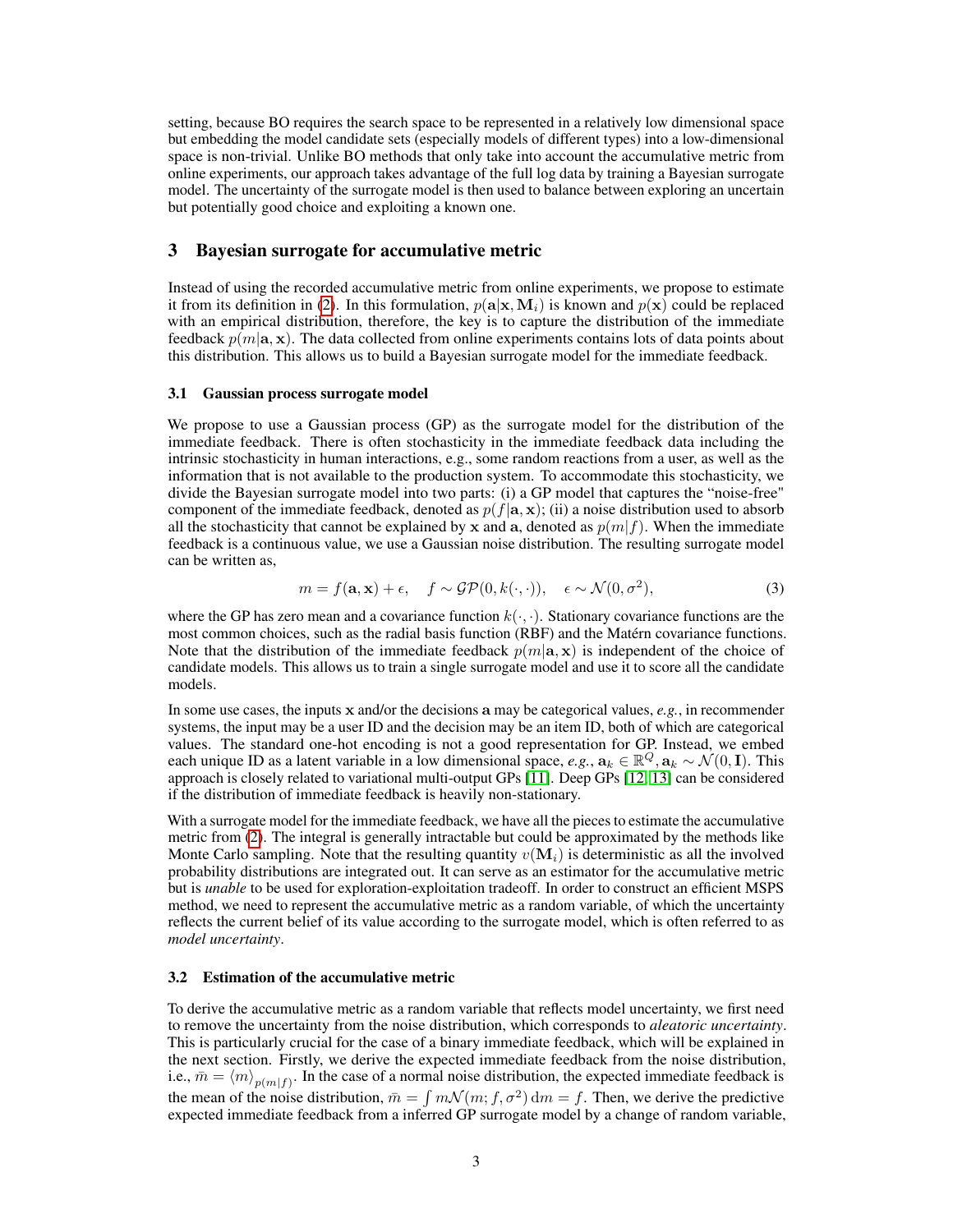$p(\bar{m}|\mathbf{A}, \mathbf{X}, \mathcal{D}) = p(\mathbf{f}|\mathbf{f}=\bar{m}|\mathbf{A}, \mathbf{X}, \mathcal{D})$ , where  $p(\mathbf{f}|\mathbf{A}, \mathbf{X}, \mathcal{D})$  is the noise-free predictive distribution from GP conditioned on the collected data via online experiments.

Consider a list of inputs  $X = (x_1, \ldots, x_T)$  and the decision space A being discrete, denoted as  $A = (a_1, \ldots, a_K)$ . Given a model  $M_i$ , the distribution of the model can be represented as a matrix  $P \in [0,1]^{K \times T}$ , where each entry  $p_{ij} = p(\mathbf{a}_i | \mathbf{x}_j)$ . The accumulative metric is defined as the sum of immediate feedback weighted by the inputs and decision probabilities. This allows us to derive the accumulative metric as a random variable  $\hat{v} | \mathbf{M}_i, \mathcal{D}$ ,

<span id="page-3-0"></span>
$$
\hat{v}|\mathbf{M}_{i}, \mathcal{D} = \frac{1}{T}\mathbf{P}_{i}^{\top}\bar{\mathbf{m}}, \quad \bar{\mathbf{m}} \sim p(\bar{\mathbf{m}}|\mathbf{A}, \mathbf{X}, \mathcal{D}), \tag{4}
$$

where the subscript : denotes the vectorization of a matrix and  $\bar{m}$  is the vector of expected immediate feedback corresponding to the combinatorial of X and A, denoted as  $W =$  $((a_1, x_1), \ldots, (a_K, x_1), \ldots, (a_K, x_T))$ . As the change of random variable in [\(4\)](#page-3-0) is a linear operation, the resulting random variable  $\hat{v}$  is jointly GP distributed with  $\overline{m}$ . It turns out that the resulting distribution  $p(\hat{v} | \mathbf{M}_i, \mathcal{D})$  can be derived in closed-form,

$$
p(\hat{v}|\mathbf{M}_{i}, \mathcal{D}) = \mathcal{N}\left(\frac{1}{T}\mathbf{P}_{\cdot}^{\top}\mathbf{K}_{*}\mathbf{K}^{-1}\mathbf{m}, \frac{1}{T}\mathbf{P}_{\cdot}^{\top}(\mathbf{K}_{**} - \mathbf{K}_{*}\mathbf{K}^{-1}\mathbf{K}_{*}^{\top})\mathbf{P}_{\cdot}\right),
$$
\n(5)

where m is the recorded immediate feedback in  $D$ ,  $K$  is the covariance matrix among the observed data D,  $K_*$  is the cross-covariance matrix between W and D and  $K_{**}$  is the covariance among W.

Note that the expectation of the random variable  $\hat{v}$  recovers the accumulative metric estimator in [\(2\)](#page-1-0), *i.e.*,  $v(\mathbf{M}_i) = \int \hat{v}p(\hat{v}|\mathbf{M}_i, \mathcal{D}) d\hat{v}$ . As the probability distributions of inputs and decisions are represented in the matrix P and the uncertainty from the noise distribution is removed, the uncertainty in  $\hat{v}$  is a result of the model uncertainty of the GP surrogate model, which is crucial for the exploration-exploitation tradeoff.

For a real world problem,  $D$  often contains lots of data points, for which the cubic complexity of exact GP inference is too expensive. For scalability, we use the variational sparse GP approximation [\[14\]](#page-9-7). It augments the original data with a set of pseudo data u at the corresponding locations Z. Such an augmentation does not change the original model distribution  $p(\mathbf{f}|\mathbf{A}, \mathbf{X}) = \int p(\mathbf{f}|\mathbf{u}, \mathbf{A}, \mathbf{X}, \mathbf{Z}) p(\mathbf{u}|\mathbf{Z}) \, d\mathbf{u}$ . With an efficient variational lower bound, the computational complexity reduces from  $O(N^3)$  to  $O(NC^2)$ , where C is the number of pseudo data. The inference result of sparse GP is often represented by the variational posterior of the pseudo data, denoted as  $q(\mathbf{u}) = \mathcal{N}(\mathbf{m}_{\mathbf{u}}, \mathbf{S}_{\mathbf{u}})$ . With sparse GP approximation, the distribution  $p(\hat{v}|\mathbf{M}_i, \mathcal{D})$  becomes

<span id="page-3-1"></span>
$$
p(\hat{v}|\mathbf{M}_{i},\mathcal{D})=\mathcal{N}\left(\frac{1}{T}\mathbf{P}_{\cdot}^{\top}\mathbf{K}_{\ast\mathbf{u}}\mathbf{K}_{\mathbf{u}\mathbf{u}}^{-1}\mathbf{m}_{\mathbf{u}},\frac{1}{T}\mathbf{P}_{\cdot}^{\top}(\mathbf{K}_{\ast\ast}-\mathbf{K}_{\ast\mathbf{u}}(\mathbf{K}_{\mathbf{u}\mathbf{u}}^{-1}-\mathbf{K}_{\mathbf{u}\mathbf{u}}^{-1}\mathbf{S}_{\mathbf{u}}\mathbf{K}_{\mathbf{u}\mathbf{u}}^{-1})\mathbf{K}_{\ast\mathbf{u}}^{\top}\mathbf{P}_{\cdot}\right),\tag{6}
$$

where  $K_{uu}$  is the covariance matrix among the pseudo data and  $K_{*u}$  is the cross-covariance matrix between W and the pseudo data.

For a large problem, the variance calculation in [\(6\)](#page-3-1) can also be very expensive as  $K_{**}$  is a KTby- $KT$  matrix. For efficient computation, we use a FITC approximation [\[15\]](#page-9-8) at prediction time, *i.e.*,  $p_{\text{FITC}}(\mathbf{f} | \mathbf{u}, \mathbf{A}, \mathbf{X}, \mathbf{Z}) = \mathcal{N}(\mathbf{K}_{\text{fu}} \mathbf{K}_{\text{uu}}^{-1} \mathbf{u}, \mathbf{\Lambda})$ , where  $\mathbf{\Lambda} = \text{diag}(\mathbf{K}_{\text{ff}} - \mathbf{K}_{\text{fu}} \mathbf{K}_{\text{uu}}^{-1} \mathbf{K}_{\text{fu}}^{\top})$  and diag  $(\cdot)$ makes a matrix into a diagonal matrix by letting off-diagonal entries be zero. Note that, although the conditional distribution  $p(f|u)$  is independent among the entries of f, the resulting distribution  $p(\bar{m}|\mathbf{A}, \mathbf{X}, \mathcal{D})$  is still correlated due to the correlation from the pseudo data. With the FITC approximation, the mean  $p(\hat{v} | \mathbf{M}_i, \mathcal{D})$  remains to be the same, while the variance becomes  $\frac{1}{T}P^{\top}(\Lambda + K_{*u}K_{uu}^{-1}S_uK_{uu}^{-1}K_{*u}^{\top})P$ , in which only the diagonal entries of  $K_{**}$  needs to be computed.

### 3.3 Binary immediate feedback

In industrial use cases, binary immediate feedback is widely used because it is easy to calculate and easy to interpret by human, *e.g.*, whether a user has responded to a shown item, whether a customer has purchased an item or whether a user has played a music or a movie. To apply our method to binary immediate feedback, we need to modify the GP surrogate model.

Firstly, we need to change the noise distribution to a Bernoulli distribution,  $p(m|f) = \sigma(f)^m(1 \sigma(f)$ <sup>1−m</sup>, where  $\sigma(\cdot)$  is a link function that squashes the value of f to be in (0,1). The most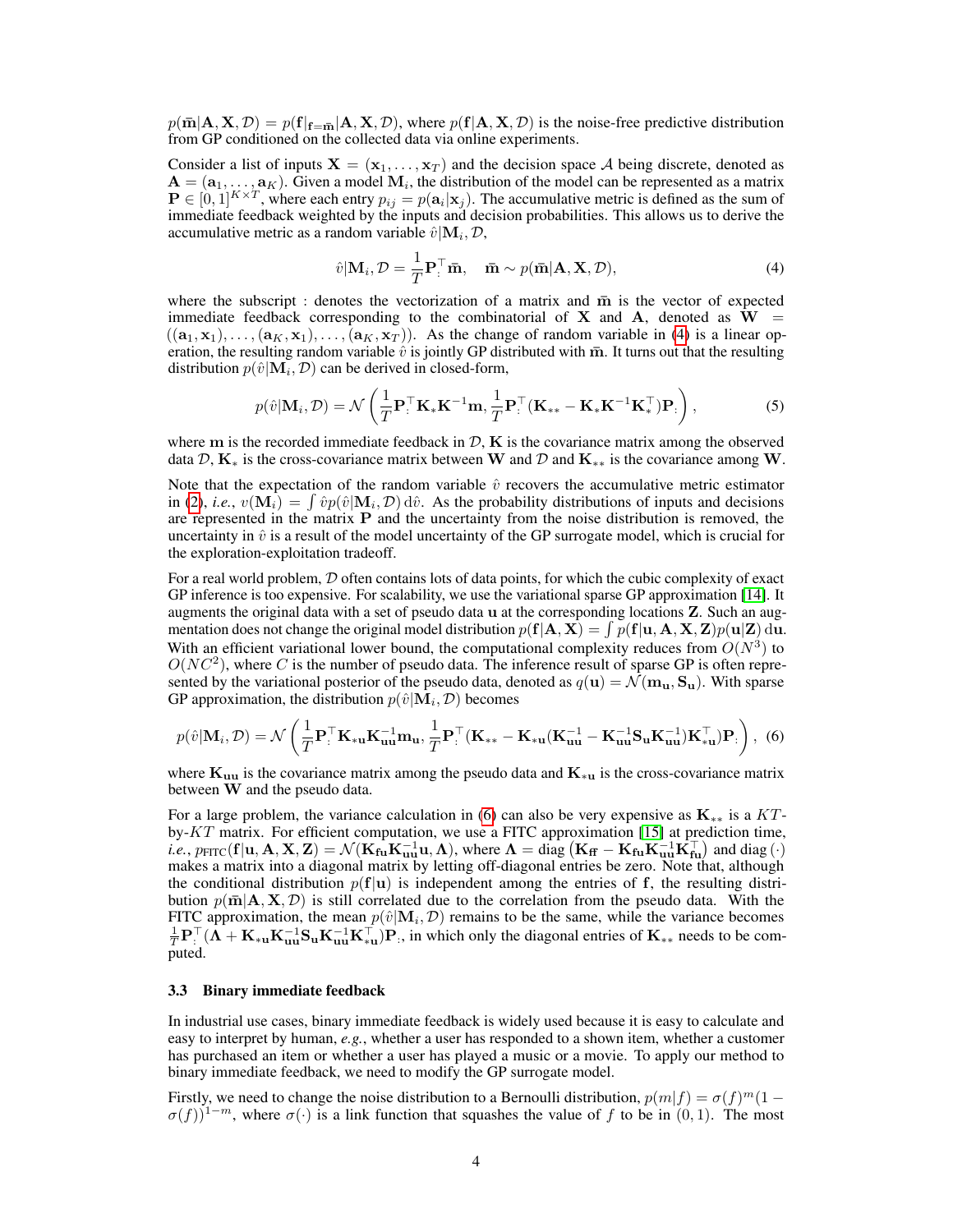common link function is the logistic function. This makes the GP surrogate model become a GP binary classification model, of which the marginal likelihood is no longer closed-form. For both tractability and scalability, we use stochastic variational sparse GP approximation [\[16\]](#page-9-9), of which the intractable 1D integral in the variational lower bound is approximated by Gauss–Hermite quadrature. Then, we derive the expected immediate feedback from the Bernoulli distribution, which is the probability of the immediate feedback being one, *i.e.*,  $\bar{m} = \sum_{m \in \{0,1\}} m p(m|f) = \sigma(f)$ . The predictive expected immediate feedback from a inferred GP surrogate model can be derived by a change of random variable,

$$
p(\mathbf{\bar{m}}|\mathbf{A}, \mathbf{X}, \mathcal{D}) = p(\mathbf{f}|_{\mathbf{f} = \sigma^{-1}(\mathbf{\bar{m}})}|\mathbf{A}, \mathbf{X}, \mathcal{D}) \left| \frac{d\sigma^{-1}(\mathbf{\bar{m}})}{d\mathbf{\bar{m}}} \right|.
$$
 (7)

where  $\sigma^{-1}(\cdot)$  is the inverse of the link function. Both  $\sigma(\cdot)$  and  $\sigma^{-1}(\cdot)$  are scalar functions. We use  $\sigma^{-1}(\bar{\bf m})$  to denote applying  $\sigma^{-1}(\cdot)$  to the individual entries of  $\bar{\bf m}$ . For binary immediate feedback, the random variable of the accumulative metric  $\hat{v}$  defined in [\(4\)](#page-3-0) no longer has a closed form probability density function. Fortunately, we can efficiently sample from  $p(\hat{v}|\mathbf{M}_i, \mathcal{D})$ , by first drawing a sample from the "noise-free" GP surrogate model and compute the sample of  $\hat{v}$  according to [\(4\)](#page-3-0), *i.e.*,

$$
\hat{v}_i = \frac{1}{T} \mathbf{P}_i^{\top} \sigma(\mathbf{f}_i), \quad \mathbf{f}_i \sim p(\mathbf{f}|\mathbf{A}, \mathbf{X}, \mathcal{D}). \tag{8}
$$

Note that for binary immediate feedback, it is crucial to derive the random variable  $\hat{v}$  from the expected immediate feedback  $\bar{m}$  instead of the original immediate feedback m. Imagine that we derive  $\hat{v}$  from m by replacing  $\bar{m}$  with m. The consequence is that the variance of  $\hat{v}$  will be at maximum if the expected immediate feedback m equals to 0.5, no matter how small the model uncertainty is. In this case, the uncertain in  $\hat{v}$  does not reflect the amount of unknowns in the surrogate model. Instead, deriving  $\hat{v}$  from  $\bar{m}$  can avoid this problem because the uncertainty from the noise distribution is excluded.

### 4 Choosing the next online experiment

After deriving the probability distribution of the accumulative metric, we use an acquisition function to guide the choice of the next online experiment. We consider the acquisition functions  $\alpha(\cdot)$  widely used in BO *e.g.* expected improvement (EI), probability of improvement (PI) and upper confidence bound (UCB). A major difference to BO is that the space of choices is no longer the same as the input space of the surrogate model. In our case, the space of choices are the set of candidate models, while the input to the surrogate model is the input to the ML model and the decision from the ML model. As a result, the acquisition functions designed by considering an extra hypothetical evaluation such as entropy search [\[17\]](#page-9-10) cannot be used within our method. For binary feedback, the acquisition functions are not closed form. We use Monte Carlo sampling to compute the acquisition function by drawing samples from the distribution of the accumulative metric.

We name the resulting algorithm as automated online experimentation (AOE), of which the overall procedure is shown in Algorithm [1.](#page-5-0) We start with an initial dataset  $\mathcal{D}_0$ , which may be collected by deploying the model online. The model can be randomly chosen or chosen according to some domain knowledge or offline accuracy measure. Note that often the training data for the candidate models may be used to train the surrogate model as well. At each iteration, we first update surrogate model by inferring the variational posterior distribution as mentioned in Section [3.](#page-2-0) Then, we score all the candidate models with the acquisition function, which takes as inputs the distribution of the accumulative metric and select the model with the highest score. The selected model is deployed online for data collection. The collected data are augmented into the dataset for updating the surrogate model. We repeat this process until the online experiment budget is over. Then, the best model can be estimated from the latest surrogate model.

## 5 Related Work

Model selection [\[18\]](#page-9-11) is a classical topic in ML. The standard paradigm of model selection considers a model in insolation and aims at selecting a model that has the best predictive power for unseen data based on an offline dataset. Common techniques such as cross-validation, bootstrapping, Akaike information criterion [AIC, [19\]](#page-9-12) and Bayesian information criterion [BIC, [20\]](#page-9-13) have been widely used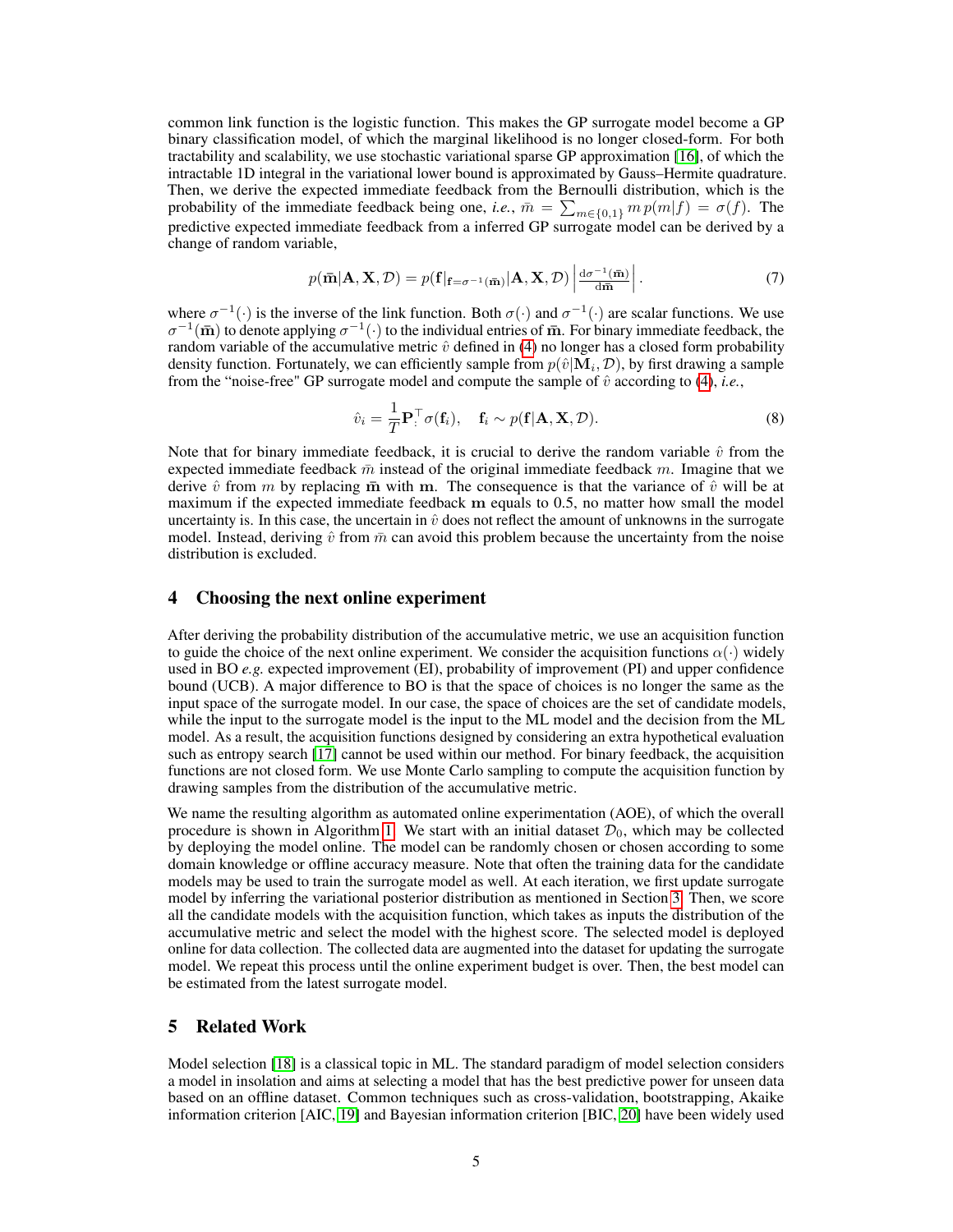|  |  |  |  |  |  | Algorithm 1: model selection with automated online experiments (AOE) |  |
|--|--|--|--|--|--|----------------------------------------------------------------------|--|
|--|--|--|--|--|--|----------------------------------------------------------------------|--|

Result: Return the ML system with the highest accumulative metric Collect the initial data  $\mathcal{D}_0$ ;

while *Online experiment budget is not over* do

Infer  $p(f|A, X, \mathcal{D}_{t-1})$  with VI on surrogate model;

Identify  $M_t = \arg \max_{M_i \in \mathcal{M}} \alpha(M_i);$ 

Deploy  $M_t$  and construct  $D_t$  by augmenting the collected data into  $D_{t-1}$ ;

<span id="page-5-0"></span>

for scoring a model's predictive power based on a given dataset. As scoring all the candidate models does not scale for complex problems, many recent works focus on tackling the problem of searching a large continuous and/or combinatorial space of model configurations, ranging from hyper-parameter optimization [HPO, [10,](#page-9-3) [21\]](#page-9-14), automatic statistician [\[22,](#page-9-15) [23,](#page-9-16) [24,](#page-9-17) [25\]](#page-9-18) to neural network architecture search [NAS, [26\]](#page-9-19). A more recent work [\[27\]](#page-9-20) jointly considers the scoring and searching problem for computational efficiency. Online model selection [\[28,](#page-10-0) [29\]](#page-10-1) is an extension of the standard model selection paradigm. It still treats a model in isolation but considers the online learning scenario, in which data arrive sequentially and the models are continuously updated. This is different to MSPS, which views a model in the context of a bigger system and actively controls the data collection.

In reinforcement learning (RL), a model is considered as a decision mechanism, referred to as a *policy*, and is evaluated for its associated accumulative rewards. Off-policy evaluation (OPE) [\[4,](#page-8-3) [5,](#page-8-4) [6,](#page-8-5) [7,](#page-9-0) [8,](#page-9-1) [9\]](#page-9-2) predicts the value of a new policy from an offline dataset logged by another policy. The definition of the value of a policy shares a similar format with the accumulative metric, which allows us to develop some baseline methods based on OPE. The major difference is that our method considers data collection as part of the selection process, which leads to the derivation of the probability distribution of the accumulative metric instead of an estimator of the value of a policy as in OPE. Many works in RL also exploit the idea of Bayesian modeling and BO [\[30,](#page-10-2) [31\]](#page-10-3), where GP is used to model the value function and obtain policy gradient via Bayesian quadrature. Lee et al. [\[32\]](#page-10-4) use Bayesian models to represent the belief distribution over latent state space and perform off-policy update via a trust region method. Recently, Letham and Bakshy [\[33\]](#page-10-5) use multi-fidelity BO for policy search by correlating online and offline metrics. Their approach relies on the assumption that there exists an offline metric correlated with the online metric and suffers from the limitation of BO, which requires the search space to be relatively low-dimensional. Russo [\[34\]](#page-10-6) considers the best-arm selection problem in contextual bandits, of which the used techniques are related to model selection but operate at a lower granularity.

Optimal experimental design is an area of research that focuses on techniques for efficient usage of limited resources in training models and data collections. Bayesian optimal experimental design tackles this problem by constructing a predictive model for possible experimental outcome, and seeks to optimize the expected information gain based on the posterior predictive estimation [\[35,](#page-10-7) [36,](#page-10-8) [37\]](#page-10-9). Rather than selecting model based on logging data, they take a parallel approach of optimizing data selection process based on the logging information, which has been successfully applied to various settings including bioinformatics [\[38\]](#page-10-10), active learning [\[39\]](#page-10-11), and neuroscience [\[40\]](#page-10-12).

# 6 Experiment

We demonstrate the performance of AOE on automating online experiments for model selection. We construct two simulators based on real data to perform the evaluation since evaluation on a production system is not reproducible. We compare AOE with five baseline methods: (i) directly applying BO on the collected accumulative metrics; (ii) using two OPE methods (importance sampling (IS) and doubly robust (DR)) to estimate the accumulative metrics at each iteration and greedily deploy the model with the best estimated metric, denoted as IS-g and DR-g respectively; and finally (iii) using two OPE methods to estimate the accumulative metrics with their empirical variance and choose the model to deploy according to an acquisition function (EI), denoted as IS-EI and DR-EI, respectively. For the details of the baseline methods see the supplement material.

Classification. Inspired by how OPE works, we use a classification dataset to construct the first simulator. We consider the candidate models to be multi-class classifiers, and when deployed online,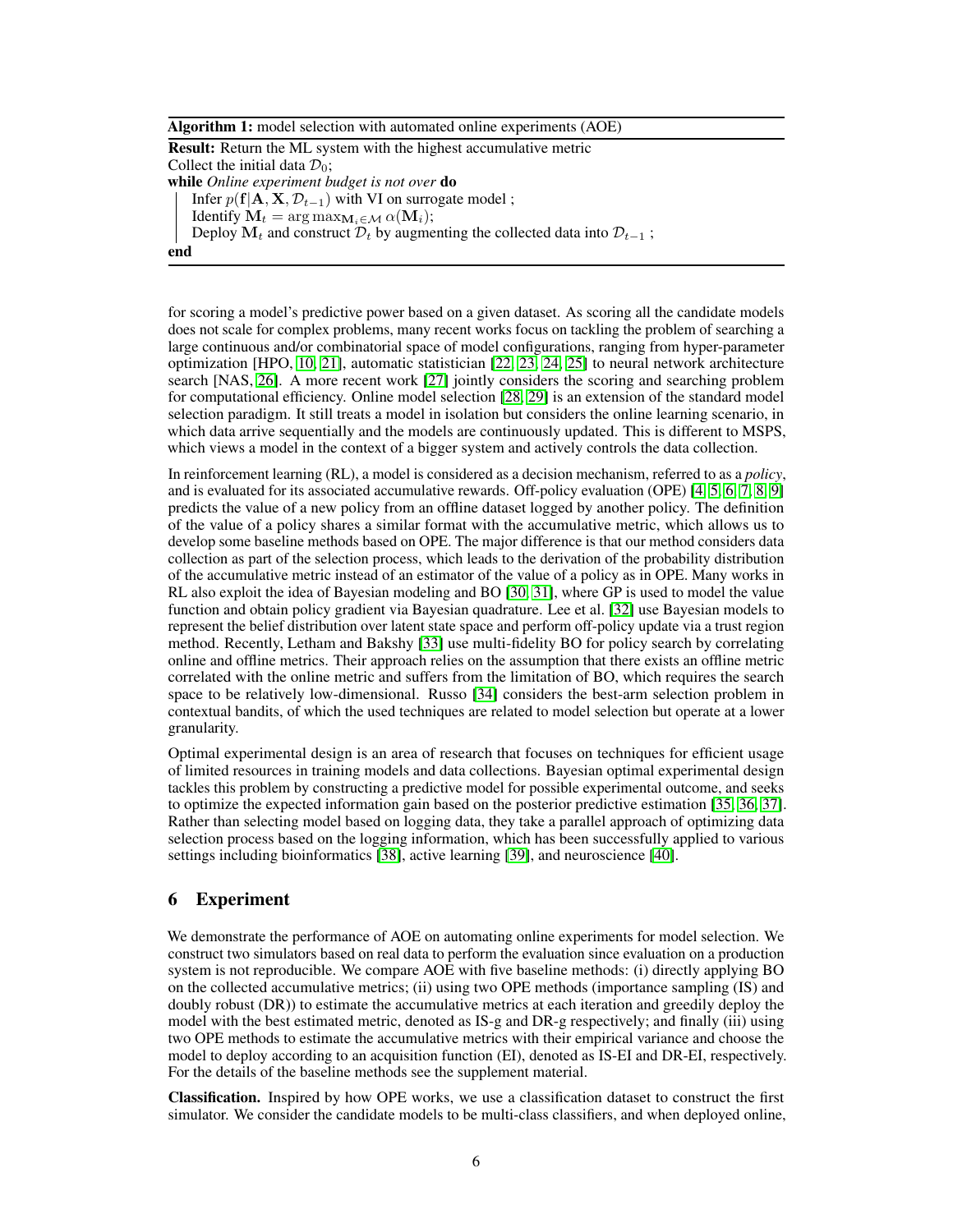<span id="page-6-0"></span>

Figure 1: Results of the classification experiment. (a) Comparison of AOE and five baseline methods through the 20 sequential online experiments (refer to as iterations). The y-axis shows the gap in the accumulative metric between the optimal model and the estimated best model by each method. The average metric gaps after Iteration 20 are 0.0029, 0.042, 0.024, 0.013, 0.020, 0.059 for AOE, IS-EI, IS-g, DR-EI, DR-g, BO respectively. (b) RMSE of the estimated accumulative metrics for all the candidate models from each method. It is calculated from the same set of experiments as the ones in (a). The average RMSE after Iteration 20 are 0.011, 0.061, 0.063, 0.044, 0.054, 1.31 for for AOE, IS-EI, IS-g, DR-EI, DR-g, BO respectively. (c) Comparison of AOE using different acquisition functions. (d) Heat maps of the estimated accumulative metric of all the candidate models after Iteration 20 comparing with the ground truth.

a model will be given a set of inputs but only receives binary feedback about whether the predicted class is correct. The task is to identify the model with the best accumulative metric in the smallest number of deployments, where the accumulative metric is the average accuracy on the hold-on set in this case. We use the "letter" dataset from UCI repository [\[41\]](#page-10-13) and randomly take 200 data points for training and use the rest for "online" experiments. In each online experiment, we randomly select 200 data points and pass them to the "deployed" model and record the binary feedback and accumulative metric. We generate the set of candidate models by changing the two tuning parameter of support vector machine (SVM), C and  $\gamma$ . The candidate model set is generated on a 100x100 grid in the space of the two parameters in log scale. In order to compare with the OPE-based baselines, all the decision a is augmented with a  $\epsilon$ -greedy step with  $\epsilon = 0.05$ . We use a GP binary classifier with Matérn  $\frac{3}{2}$  kernel as the surrogate model, using 2000 inducing points. We use EI as the acquisition function implemented in GPyOpt [\[42\]](#page-10-14). Each run consists of 20 sequential online experiments with the first deployed model randomly picked. Each method repeatedly runs 20 times.

Figure [1a](#page-6-0) shows the comparison of all the methods as an average of 20 repeated runs. The performance at each iteration is measured as the gap in the accumulative metric between the optimal model and the estimated best model. The models picked by AOE at all the iterations have significantly smaller metric gaps and the average metric gaps after Iteration 20 are 0.0029, 0.042, 0.024, 0.013, 0.020, 0.059 for AOE, IS-EI, IS-g, DR-EI, DR-g, BO respectively. BO stops improving after about Iteration 10 because it can only use the recorded accumulative metrics. DR-g and DR-EI are better than IS-g and IS-EI due to their lower variance estimator. Figure [1b](#page-6-0) shows the rooted mean square error (RMSE) between the estimated accumulative metrics for all the candidate models from each method, which is averaged across 20 runs. The average RMSE after Iteration 20 are **0.011**, 0.061, 0.063, 0.044, 0.054, 1.31 for for AOE, IS-EI, IS-g, DR-EI, DR-g, BO respectively. The RMSE of BO does not decrease due to the wrong generation from a few data points, which is worse than a flat prediction in the beginning. Figure [1c](#page-6-0) compares the different choices of acquisition functions (EI, PI, UCB) for AOE, all of which performs similarly with EI being slightly better. Figure [1d](#page-6-0) shows the heat map visualization of the estimated accumulative metrics of all the candidate models after Iteration 20 from one of the 20 runs comparing with the ground truth. The x- and  $y$ -axis of the heat maps correspond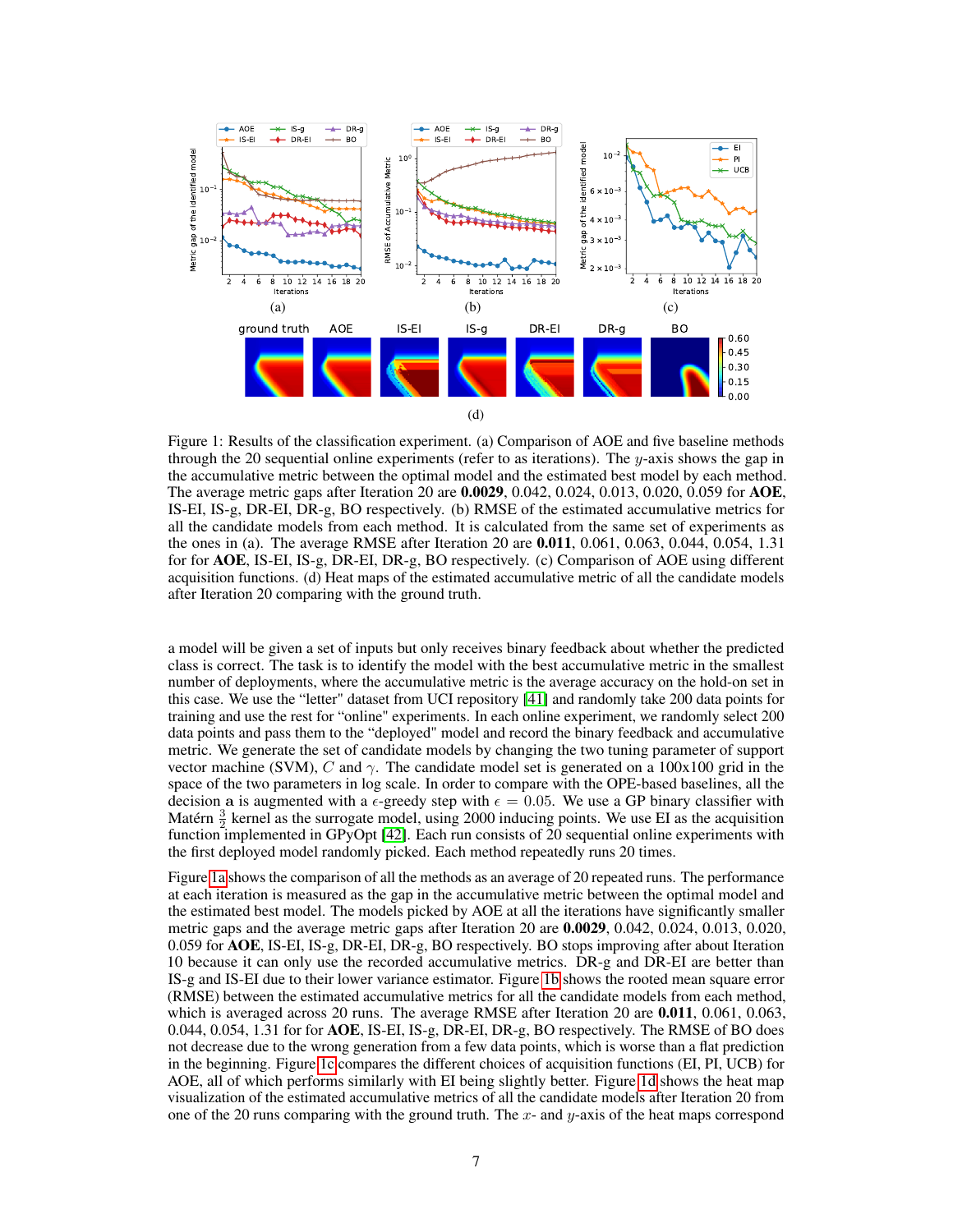<span id="page-7-0"></span>

Figure 2: Results of the recommender system experiment. (a) Comparison of AOE and five baseline methods through the five sequential online experiments. The  $y$ -axis shows the gap in the accumulative metric between the optimal model and the estimated best model by each method. The average metric gaps after Iteration 5 are 0., 0.038, 0.039, 0.0063, 0.032, 0.023 for AOE, IS-EI, IS-g, DR-EI, DR-g, BO respectively. (b) RMSE of the estimated accumulative metrics of all the candidate models by each method. The average RMSE after Iteration 5 are **0.016**, 0.11, 0.11, 0.085, 0.097, 0.715 for for AOE, IS-EI, IS-g, DR-EI, DR-g, BO respectively.

to the two parameters C and  $\gamma$  in log scale. AOE has the best visual resemblance to the ground truth among others, which is consistent with the RMSE result. See the supplement for the details.

Recommender System. We consider model selection for recommender system, which aims to select the best recommender based on its online performance. In this experiment, a recommender system takes a user ID as input and returns an item ID for recommendation. For each recommendation, it receives binary feedback indicating whether the user has responded to the recommended item. The performance of a recommender system is measured by the average response rate, which is the accumulative metric. We use the MovieLens 100k data [\[43\]](#page-10-15) to construct the simulator for online experiments. Binary feedback is simulated according to the response probability that is computed by filling all the missing entries in the rating data with zero and mapping a 0-5 rating evenly into a probability between [0.05, 0.95]. We randomly take 20% data for training and trained ten models using the Surprise package [\[44\]](#page-10-16). In an online experiment, given a user ID, a trained model returns a predicted response probability and the recommendation is generated by taking the top five items and uniformly choosing one from them. The recommendation is augmented with  $\epsilon$ -greedy, where  $\epsilon = 0.05$ . Each run consists of five sequential online experiments. In each online experiment, every user is recommended five times.

Figure [2](#page-7-0) shows the comparison with the average of 20 repeated runs. As shown in Figure [2a,](#page-7-0) AOE always identifies the best model from the first iteration and BO fails to reduce the RMSE because the surrogate model of BO is not aware of the objective ranged between zero and one. The average metric gaps after Iteration 5 are 0., 0.038, 0.039, 0.0063, 0.032, 0.023 for AOE, IS-EI, IS-g, DR-EI, DR-g, BO respectively. In Figure [2b,](#page-7-0) we show the RMSE of the estimated accumulative metrics. The RMSE from AOE continuously decreases, while it always correctly identifies the best model. The average RMSE after Iteration 5 are 0.016, 0.11, 0.11, 0.085, 0.097, 0.715 for for AOE, IS-EI, IS-g, DR-EI, DR-g, BO respectively.

# 7 Discussion

The model selection for production system does not fit into the classical model selection paradigm. We propose a new approach by taking data collection into the model selection process and selecting the best model via iterative online experiments. It allows selection from a much larger pool of candidates than using A/B testing and gives more accurate selection than off-policy evaluation by actively reducing selection bias. We design a GP surrogate model for predicting immediate feedback and derive the distribution of the accumulative metric. The model to deploy at each iteration is picked by balancing the predicted accumulative metric and the uncertainty of the prediction due to limited data. With simulated experiments from real data, we show that AOE performs significantly better than all the baselines in terms of identifying the best model and estimating the accumulative metric.

The concept of iterative model deployment also appear in bandit algorithms. A bandit algorithm performs exploration-exploitation for individual user interactions and continuously updates the model.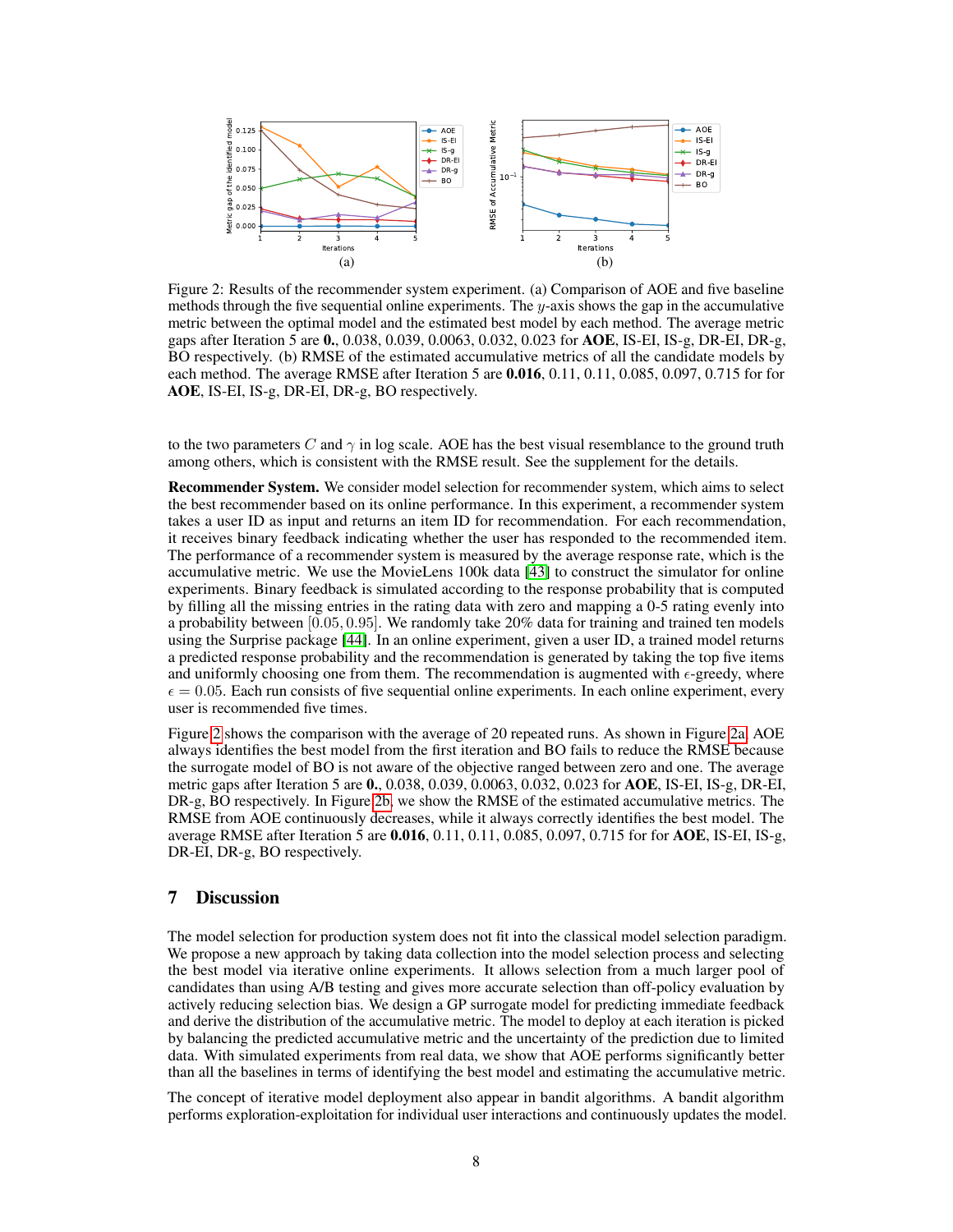A major difference to our paradigm is that a bandit algorithm is often applied to the decision making scenarios that have tight time constraints because of its short decision time, in which the model is either not updated or updated with incremental learning after each action, while our method selects among different candidate models and each online experiment contains lots of user interactions, which allows us to consider more expensive surrogate models and retrain the surrogate model after each action. RL as a broader framework also considers the problem about evaluating and updating a policy from recorded data with respect to a generic form of reward, which may be delayed and depend on sequential actions. MSPS can be viewed as a special case of RL, in which the reward is an average of immediate feedback. This special setting allows us to develop a dedicated surrogate model and make efficient use of data, which is not applicable to the generic RL setting. On the other hand, RL offers an interesting future direction for handling broader types of accumulative metric beyond the form of average.

### Broader Impact

In this paper, the authors present a new framework of model selection for production system (MSPS), in which the data collection from automated online experiments is used as part of the model selection procedure. In particular, we develop AOE, a MSPS method that iteratively select models to be deployed online and identify the model with the highest metric of interest from a large pool of candidate models in a few number of online deployments.

AOE could be applied to improve the quality of the model selection process for industrial ML service development. This type of methods could be implemented either as a part of the in-house development toolset of individual companies or as a component of automated ML service on cloud platforms. The adoption of such tooling could increase the development speed of industrial ML applications and provide better understanding and control of the release of new features and improvement before large scale deployment. With a more accurate prediction of the online metric of a system improvement, ML developers can better identify the impactful system improvements and focus the development effort on them. It also can let the development team and a wider part of a company have a clear picture of the potential impact and limitation of a project before the development has finished.

The automated ML model selection, update, deployment tools including AOE tend to focus on a single metric for mathematical convenience, but the social impact of a ML system such as diversity, fairness is hard to summarize into a single metric. The adoption of such tooling without careful consideration can result into overly optimize for the single metric and being blind about broad social impacts, which can potentially lead to undesirable outcomes. The research about understanding and constraining automated algorithm decisions with respect to its wider impact, *e.g.*, safe reinforcement learning, is very important and could mitigate the risk of causing harmful consequences.

### References

- <span id="page-8-0"></span>[1] R. Kohavi, R. M. Henne, and D. Sommerfield, "Practical guide to controlled experiments on the web: Listen to your customers not to the hippo," in *Proceedings of the 13th ACM SIGKDD International Conference on Knowledge Discovery and Data Mining*, KDD '07, (New York, NY, USA), p. 959–967, 2007.
- <span id="page-8-1"></span>[2] K. Hofmann, L. Li, and F. Radlinski, "Online evaluation for information retrieval," *Foundations* and Trends<sup>(R)</sup> in Information Retrieval, vol. 10, pp. 1–117, June 2016.
- <span id="page-8-2"></span>[3] M. Sanderson, "Test collection based evaluation of information retrieval systems," *Foundations and Trends* (*R*) *in Information Retrieval*, vol. 4, no. 4, pp. 247–375, 2010.
- <span id="page-8-3"></span>[4] D. Precup, R. S. Sutton, and S. P. Singh, "Eligibility traces for off-policy policy evaluation," in *ICML*, pp. 759–766, 2000.
- <span id="page-8-4"></span>[5] M. Dudík, D. Erhan, J. Langford, and L. Li, "Doubly robust policy evaluation and optimization," *Statistical Science*, vol. 29, pp. 485–511, 11 2014.
- <span id="page-8-5"></span>[6] M. Farajtabar, Y. Chow, and M. Ghavamzadeh, "More robust doubly robust off-policy evaluation," in *Proceedings of the 35th International Conference on Machine Learning*, pp. 1447–1456, 2018.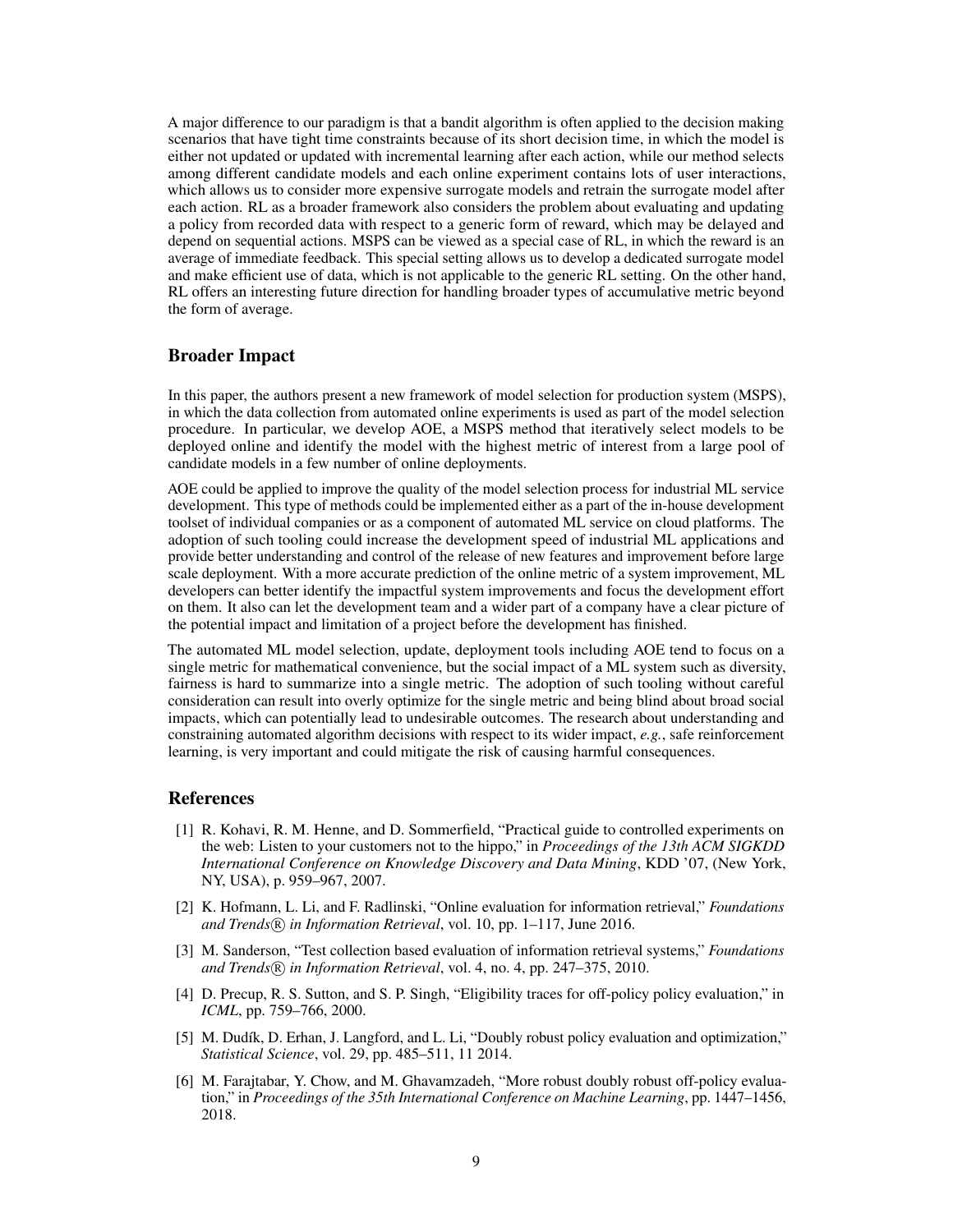- <span id="page-9-0"></span>[7] Y. Liu, O. Gottesman, A. Raghu, M. Komorowski, A. A. Faisal, F. Doshi-Velez, and E. Brunskill, "Representation balancing mdps for off-policy policy evaluation," in *Advances in Neural Information Processing Systems 31*, pp. 2644–2653, 2018.
- <span id="page-9-1"></span>[8] N. Vlassis, A. Bibaut, M. Dimakopoulou, and T. Jebara, "On the design of estimators for bandit off-policy evaluation," in *Proceedings of the 36th International Conference on Machine Learning*, 2019.
- <span id="page-9-2"></span>[9] A. Irpan, K. Rao, K. Bousmalis, C. Harris, J. Ibarz, and S. Levine, "Off-policy evaluation via offpolicy classification," in *Advances in Neural Information Processing Systems 32*, pp. 5437–5448, 2019.
- <span id="page-9-3"></span>[10] J. Snoek, H. Larochelle, and R. P. Adams, "Practical bayesian optimization of machine learning algorithms," in *Advances in neural information processing systems*, pp. 2951–2959, 2012.
- <span id="page-9-4"></span>[11] Z. Dai, M. Álvarez, and N. Lawrence, "Efficient modeling of latent information in supervised learning using gaussian processes," in *Advances in Neural Information Processing Systems 30*, pp. 5131–5139, 2017.
- <span id="page-9-5"></span>[12] A. Damianou and N. Lawrence, "Deep gaussian processes," in *Proceedings of the Sixteenth International Conference on Artificial Intelligence and Statistics*, pp. 207–215, 2013.
- <span id="page-9-6"></span>[13] Z. Dai, A. C. Damianou, J. González, and N. D. Lawrence, "Variational auto-encoded deep gaussian processes.," in *ICLR*, 2016.
- <span id="page-9-7"></span>[14] M. Titsias, "Variational learning of inducing variables in sparse gaussian processes," in *Proceedings of the Twelth International Conference on Artificial Intelligence and Statistics*, pp. 567–574, 2009.
- <span id="page-9-8"></span>[15] E. Snelson and Z. Ghahramani, "Sparse gaussian processes using pseudo-inputs," in *Advances in Neural Information Processing Systems 18*, pp. 1257–1264, 2006.
- <span id="page-9-9"></span>[16] J. Hensman, N. Fusi, and N. D. Lawrence, "Gaussian processes for big data," in *Proceedings of the Twenty-Ninth Conference on Uncertainty in Artificial Intelligence*, p. 282–290, 2013.
- <span id="page-9-10"></span>[17] P. Hennig and C. J. Schuler, "Entropy search for information-efficient global optimization," *Journal of Machine Learning Research*, vol. 13, no. 57, pp. 1809–1837, 2012.
- <span id="page-9-11"></span>[18] C. M. Bishop, *Pattern Recognition and Machine Learning (Information Science and Statistics)*. Berlin, Heidelberg: Springer-Verlag, 2006.
- <span id="page-9-12"></span>[19] H. Akaike, "A new look at the statistical model identification," *IEEE Transactions on Automatic Control*, vol. 19, no. 6, pp. 716–723, 1974.
- <span id="page-9-13"></span>[20] G. Schwarz, "Estimating the dimension of a model," *Annals of Statistics*, vol. 6, pp. 461–464, 03 1978.
- <span id="page-9-14"></span>[21] A. Klein, Z. Dai, F. Hutter, N. Lawrence, and J. Gonzalez, "Meta-surrogate benchmarking for hyperparameter optimization," in *Advances in Neural Information Processing Systems 32*, pp. 6270–6280, 2019.
- <span id="page-9-15"></span>[22] J. R. Lloyd, D. Duvenaud, R. Grosse, J. B. Tenenbaum, and Z. Ghahramani, "Automatic construction and natural-language description of nonparametric regression models," in *Proceedings of the Twenty-Eighth AAAI Conference on Artificial Intelligence*, p. 1242–1250, 2014.
- <span id="page-9-16"></span>[23] G. Malkomes, C. Schaff, and R. Garnett, "Bayesian optimization for automated model selection," in *Advances in Neural Information Processing Systems 29*, pp. 2900–2908, 2016.
- <span id="page-9-17"></span>[24] H. Kim and Y. W. Teh, "Scaling up the automatic statistician: Scalable structure discovery using gaussian processes," in *Proceedings of the Twenty-First International Conference on Artificial Intelligence and Statistics*, pp. 575–584, 2018.
- <span id="page-9-18"></span>[25] X. Lu, J. Gonzalez, Z. Dai, and N. Lawrence, "Structured variationally auto-encoded optimization," in *Proceedings of the 35th International Conference on Machine Learning*, pp. 3267–3275, 2018.
- <span id="page-9-19"></span>[26] T. Elsken, J. H. Metzen, and F. Hutter, "Neural architecture search: A survey," *Journal of Machine Learning Research*, vol. 20, no. 55, pp. 1–21, 2019.
- <span id="page-9-20"></span>[27] H. Chai, J.-F. Ton, M. A. Osborne, and R. Garnett, "Automated model selection with Bayesian quadrature," in *Proceedings of the 36th International Conference on Machine Learning*, pp. 931– 940, 2019.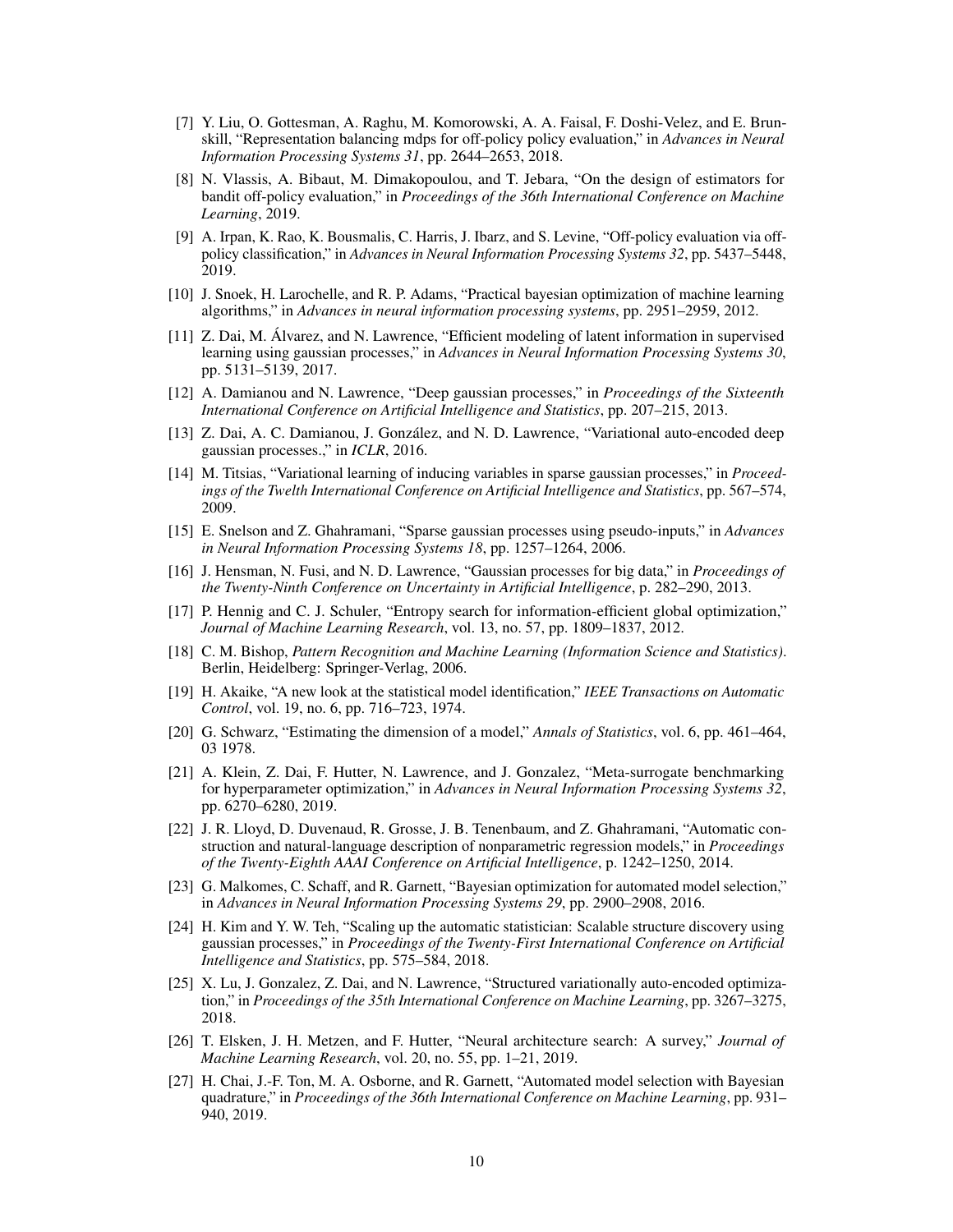- <span id="page-10-0"></span>[28] M. Sato, "Online model selection based on the variational bayes," *Neural Computation*, vol. 13, no. 7, pp. 1649–1681, 2001.
- <span id="page-10-1"></span>[29] V. Muthukumar, M. Ray, A. Sahai, and P. Bartlett, "Best of many worlds: Robust model selection for online supervised learning," in *Proceedings of Machine Learning Research*, pp. 3177–3186, 2019.
- <span id="page-10-2"></span>[30] M. Ghavamzadeh and Y. Engel, "Bayesian policy gradient algorithms," in *Advances in neural information processing systems*, pp. 457–464, 2007.
- <span id="page-10-3"></span>[31] M. Ghavamzadeh, Y. Engel, and M. Valko, "Bayesian policy gradient and actor-critic algorithms," *The Journal of Machine Learning Research*, vol. 17, no. 1, pp. 2319–2371, 2016.
- <span id="page-10-4"></span>[32] G. Lee, B. Hou, A. Mandalika, J. Lee, and S. S. Srinivasa, "Bayesian policy optimization for model uncertainty," in *International Conference on Learning Representations*, 2019.
- <span id="page-10-5"></span>[33] B. Letham and E. Bakshy, "Bayesian optimization for policy search via online-offline experimentation," *Journal of Machine Learning Research*, vol. 20, no. 145, pp. 1–30, 2019.
- <span id="page-10-6"></span>[34] D. Russo, "Simple bayesian algorithms for best arm identification," in *29th Annual Conference on Learning Theory*, pp. 1417–1418, 2016.
- <span id="page-10-7"></span>[35] K. Chaloner and I. Verdinelli, "Bayesian experimental design: A review," *Statistical Science*, pp. 273–304, 1995.
- <span id="page-10-8"></span>[36] J. M. Hernández-Lobato, M. W. Hoffman, and Z. Ghahramani, "Predictive entropy search for efficient global optimization of black-box functions," in *Advances in neural information processing systems*, pp. 918–926, 2014.
- <span id="page-10-9"></span>[37] A. Foster, M. Jankowiak, E. Bingham, P. Horsfall, Y. W. Teh, T. Rainforth, and N. Goodman, "Variational bayesian optimal experimental design," in *Advances in Neural Information Processing Systems*, pp. 14036–14047, 2019.
- <span id="page-10-10"></span>[38] J. Vanlier, C. A. Tiemann, P. A. Hilbers, and N. A. van Riel, "A bayesian approach to targeted experiment design," *Bioinformatics*, vol. 28, no. 8, pp. 1136–1142, 2012.
- <span id="page-10-11"></span>[39] D. Golovin, A. Krause, and D. Ray, "Near-optimal bayesian active learning with noisy observations," in *Advances in Neural Information Processing Systems*, pp. 766–774, 2010.
- <span id="page-10-12"></span>[40] B. Shababo, B. Paige, A. Pakman, and L. Paninski, "Bayesian inference and online experimental design for mapping neural microcircuits," in *Advances in Neural Information Processing Systems*, pp. 1304–1312, 2013.
- <span id="page-10-13"></span>[41] D. Dua and C. Graff, "UCI machine learning repository," 2017.
- <span id="page-10-14"></span>[42] T. G. authors, "GPyOpt: A bayesian optimization framework in python." [http://github.](http://github.com/SheffieldML/GPyOpt) [com/SheffieldML/GPyOpt](http://github.com/SheffieldML/GPyOpt), 2016.
- <span id="page-10-15"></span>[43] F. M. Harper and J. A. Konstan, "The movielens datasets: History and context," *ACM Trans. Interact. Intell. Syst.*, vol. 5, no. 4, 2015.
- <span id="page-10-16"></span>[44] N. Hug, "Surprise, a Python library for recommender systems." <http://surpriselib.com>, 2017.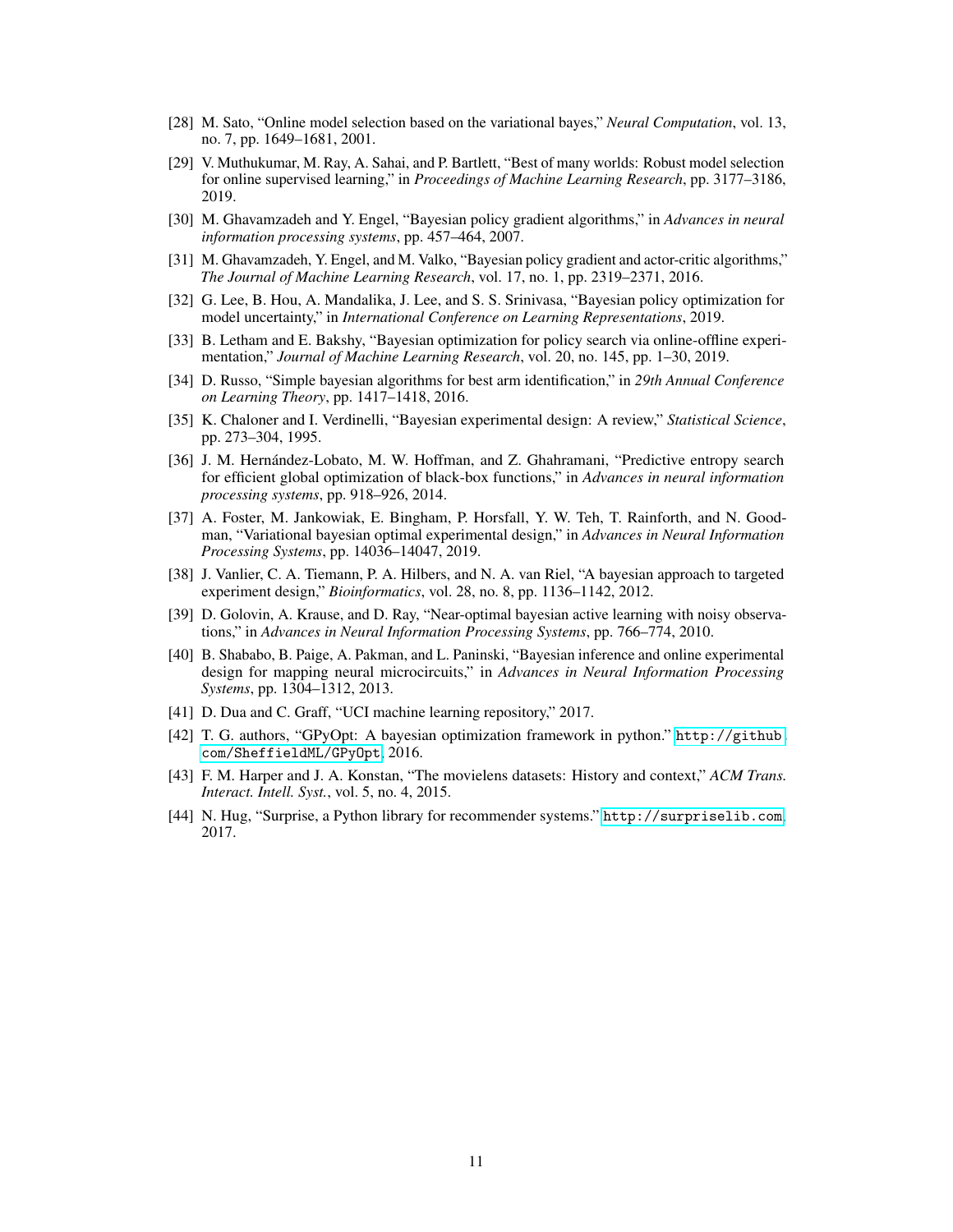# Supplemental Material for "Model Selection for Production System via Automated Online Experiments"

# A Experiment Details

In the following section, we will present the additional details about our experiments that do not fit in the main text.

### A.1 Baseline methods

As MSPS is a new framework for model selection, we construct five baseline methods by extending the related method into our scenario and compare with AOE. The five baseline methods are as follows:

- BO For each online experiment, we can have an unbiased estimate of the accumulative metric under the deployed model as mentioned in Section [2.](#page-1-1) We directly apply Bayesian Optimization (BO) to the model selection problem by taking the set of candidate models as the input space and the estimate of the accumulative metric from online experiments as the output and treating MSPS as an optimization problem. We use the default setting of BO in GPyOpt, where the surrogate model is a Gaussian process (GP) regression model with a Gaussian noise distribution and a Mátern 5/2 kernel. Expected Improvement (EI) is used as the acquisition function. For the classification experiment, as the candidate models are naturally generated from a 2D space of the SVM parameters C and  $\gamma$ , we use the values of these two parameters to identify individual candidate models and use this 2D space as the search space for BO. However, for the recommender system experiment, there are no natural representations for the candidate models. We treat each candidate model as a categorical value, which leads to its bad performance.
- IS-g / DR-g Off-policy evaluation (OPE) methods can provide an estimate of the accumulative metric. We use two popular OPE methods, importance sampling (IS) and doubly robust (DR) to estimate the accumulative metric after each online experiment and greedily choose the candidate model with the highest estimated accumulative metric for the next online experiment. We denote the resulting two methods as IS-g and DR-g respectively.
- IS-EI / DR-EI IS-g and DR-g suffer from the fact that there is no exploration mechanism. To offer a stronger baseline, we not only use IS and DR to estimate the accumulative metric, but also calculate the empirical variance of the resulting estimate. Then, we score the candidate models according to an acquisition function (EI is used in the experiments) and select the next model to deploy with the highest score. The resulting methods are denoted as IS-EI and DR-EI respectively.

As there are limited information to be gained by repeatedly deploying the same model online, we exclude the models that have been deployed when choosing the next model to deploy for all the methods including AOE.

### A.2 Classification

We take the inspiration from the OPE literature and construct an online experiment scenario using a classification dataset. We simulate the "online" deployment scenario as follows: a multi-class classifier is given a set of inputs; for each input, the classifier returns a prediction of the label and only a binary immediate feedback about whether the predicted class is correct is available. The performance of a classifier is measured by the average accuracy on the hold-out set, which corresponds to the accumulative metric. As only one model can be deployed at a time and in each deployment a small subset of the hold-out data are used, the task is to select the best-performing model in the smallest number of deployments.

We use the "letter" dataset from UCI repository [\[41\]](#page-10-13). There are, in total, 20,000 data points in the dataset. We randomly sample 200 data points for training and use the rest for "online" experiments. In each online experiment, we randomly select 200 data points from the hold-out set and pass them to the "deployed" model and record the binary feedback and accumulative metric.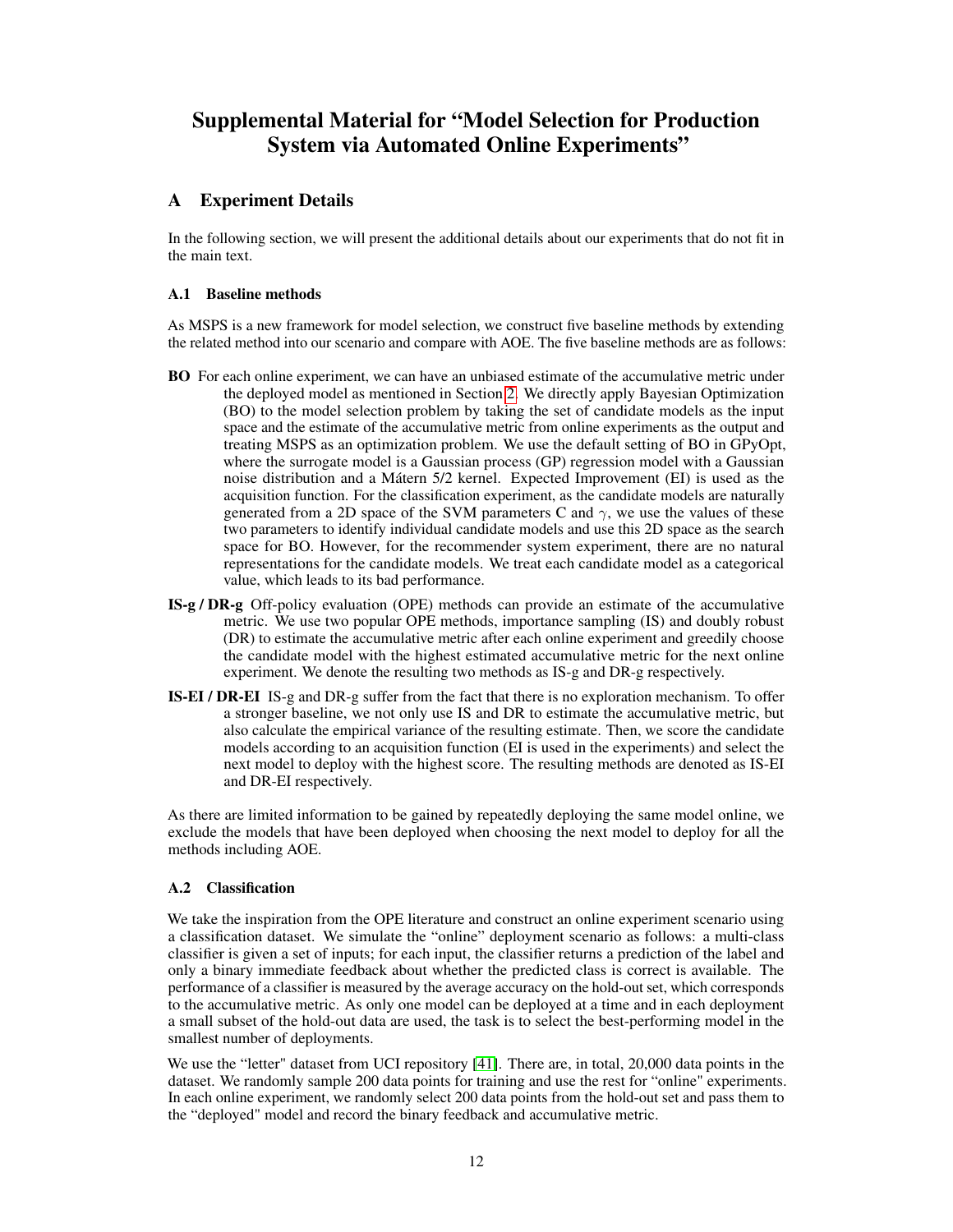<span id="page-12-0"></span>

Figure 3: Additional results of the classification experiment. (a) Comparison of AOE and five baseline methods through the 20 sequential online experiments (refer to as iterations). The  $y$ -axis shows the gap in the accumulative metric between the optimal model and the estimated best model by each method. (b) RMSE of the estimated accumulative metrics for all the candidate models from each method. The error bars in both (a) and (b) indicate the confidence interval of the estimated mean by two times of the standard deviation.

|            | Metric Gap     | <b>RMSE</b>   |
|------------|----------------|---------------|
| <b>AOE</b> | 0.0029(0.0033) | 0.011(0.0053) |
| $IS-EI$    | 0.042(0.042)   | 0.061(0.019)  |
| $IS-g$     | 0.024(0.036)   | 0.063(0.027)  |
| DR-EI      | 0.013(0.016)   | 0.044(0.027)  |
| $DR-g$     | 0.020(0.024)   | 0.054(0.026)  |
| <b>BO</b>  | 0.059(0.15)    | 1.31(0.54)    |

<span id="page-12-1"></span>Table 1: The metric gap and RMSE after Iteration 20 in the classification experiment

We consider support vector machine (SVM) as the multi-class classifier and generate the set of candidate models by varying the two tuning parameters of SVM for training, C and  $\gamma$ . To demonstrate that AOE can select a good model from a large set of candidates, we generate in total 10,000 candidate models by choosing C, and  $\gamma$  from a 100x100 grid in the space of these two parameters in log scale. We follow the guideline from previous works and consider C between  $2^{-5}$  and  $2^{15}$  and  $\gamma$  between  $2^{-15}$  and  $2^3$ . In order to compare with the OPE-based baselines, all the predictions from an SVM are augmented with a  $\epsilon$ -greedy step, *i.e.*, the predicted label is sampled according to a categorical distribution, in which the class predicted by the SVM has  $1 - \epsilon$  probability and the rest classes evenly share the probability  $\epsilon$ . We set  $\epsilon = 0.05$ .

We use a GP binary classifier with a Matérn  $\frac{3}{2}$  kernel as the surrogate model. We use 2000 inducing points and EI as the acquisition function. When training the surrogate model, we use Adam as the gradient optimizer for variational inference, which runs for 600 epochs with the mini-batch size being 100 and the learning rate being 0.001 with stratified sampling. We use logistic regression as the baseline model for DR-based baselines.

Each model selection experiment consists of 20 sequential online experiments and the model deployed in the first experiments is randomly picked according to a uniform distribution for all the methods. We repeatedly run 20 experiments for each model. In each repeated run, the set of candidate models are the same but the first deployed model and the data points sampled for each online experiment may be different due to random sampling.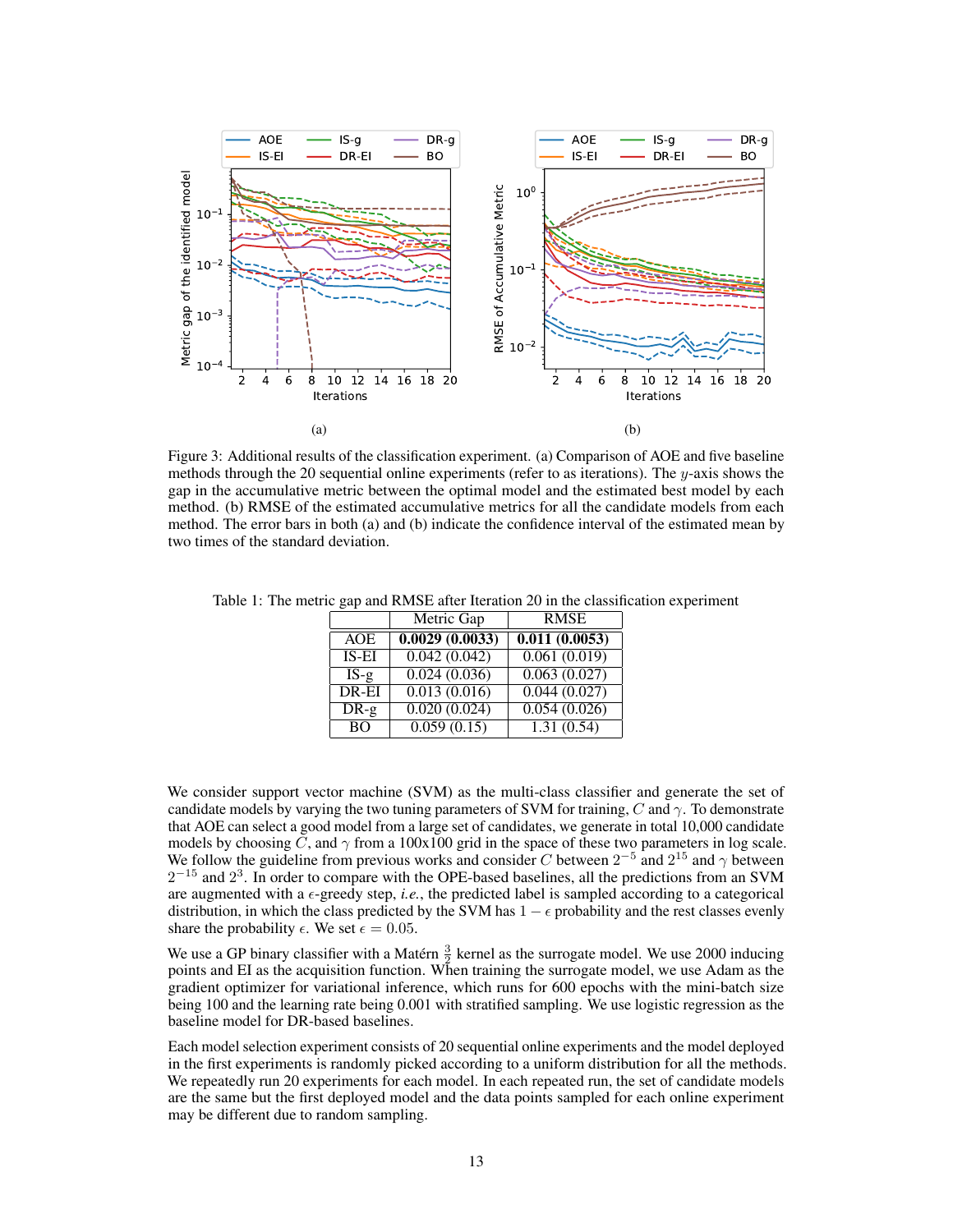<span id="page-13-0"></span>

Figure 4: Additional results about the comparison of acquisition functions. It compares the performance of different acquisition function used by AOE in the classification experiment. (a) Comparison of different acquisition functions in terms of the gap in the accumulative metric between the optimal model and the estimated best model. (b) Comparison of different acquisition function in terms of RMSE of the estimated accumulative metrics. The error bars in both (a) and (b) indicate the confidence interval of the estimated mean by two times of the standard deviation.

|           | Metric Gap    | <b>RMSE</b>   |
|-----------|---------------|---------------|
| AOE       | 0. (0.)       | 0.016(0.0029) |
| $IS$ -EI  | 0.038(0.043)  | 0.11(0.031)   |
| $IS-g$    | 0.039(0.048)  | 0.11(0.043)   |
| DR-EI     | 0.0063(0.024) | 0.085(0.018)  |
| $DR-g$    | 0.032(0.039)  | 0.097(0.027)  |
| <b>BO</b> | 0.023(0.043)  | 0.715(0.062)  |

<span id="page-13-1"></span>Table 2: The metric gap and RMSE after Iteration 5 in the recommender system experiment

Figure [3a](#page-12-0) shows the comparison of all the methods with error bars in terms of the the gap in the accumulative metric between the optimal model and the estimated best model. Figure [3b](#page-12-0) shows the average rooted mean square error (RMSE) of the estimated accumulative metrics after each iteration with error bars. The error bars indicate the confidence interval of the estimated mean by two times of the standard deviation. The average metric gaps and average RMSE of all the methods after Iteration 20 are shown in Table [1.](#page-12-1) The values in the parentheses indicates the standard deviation of the metric gap and RMSE across the 20 repeated runs.

Apart from the comparison between AOE and the baseline methods. We also compare the performance of AOE when using different acquisition functions. Figure [4a](#page-13-0) shows the comparison of different acquisition functions with error bars in terms of the the gap in the accumulative metric between the optimal model and the estimated best model. Figure [4b](#page-13-0) shows the average RMSE of the estimated accumulative metrics after each iteration with error bars with different acquisition functions. The error bars indicate the confidence interval of the estimated mean by two times of the standard deviation.

To illustrate the behaviors of AOE and the baseline methods during the model selection process, we visualize the mean and standard deviation of the estimated accumulative metrics after Iteration 1, 5, 10, 15, and 20 from individual methods in Figure [7.](#page-17-0) The visualization uses one of the 20 runs. Note that, to provide more information, Figure [1d](#page-6-0) and Figure [7](#page-17-0) use different runs.

#### A.3 Recommender System

We demonstrate AOE on the problem of model selection for recommender system, which aims to select the best recommender based on its online performance. In this experiment, we consider that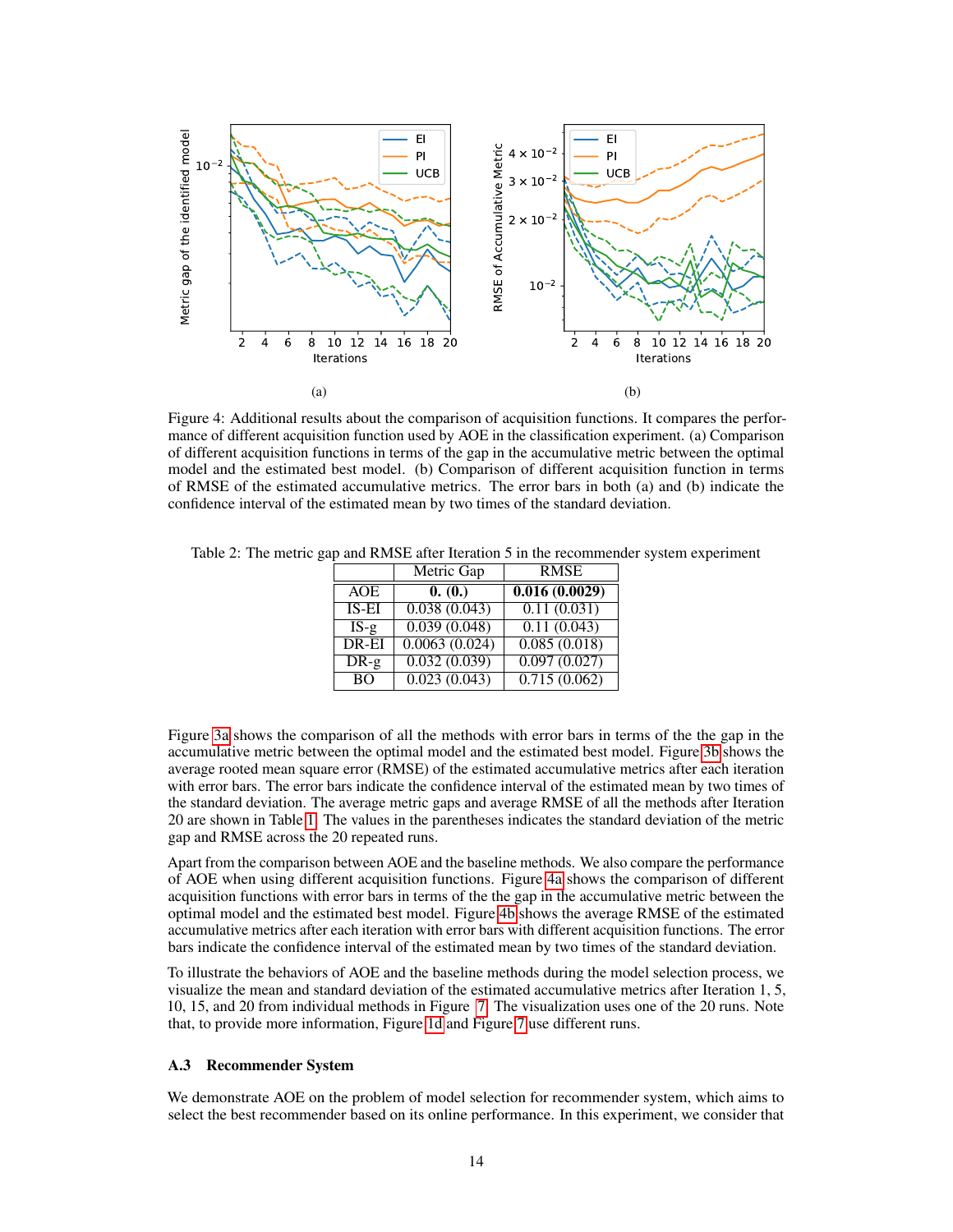<span id="page-14-0"></span>

Figure 5: Additional results of the recommender system experiment. (a) Comparison of AOE and five baseline methods through the 20 sequential online experiments (refer to as iterations). The  $y$ -axis shows the gap in the accumulative metric between the optimal model and the estimated best model by each method. (b) RMSE of the estimated accumulative metrics for all the candidate models from each method. The error bars in both (a) and (b) indicate the confidence interval of the estimated mean by two times of the standard deviation.

a recommender system takes a user ID as input and returns an item ID for recommendation. For each recommendation, it receives binary feedback indicating whether the user has responded to the recommended item. We measure the performance of such a recommender system by the average response rate, which corresponds to the accumulative metric. We construct a simulator by using the MovieLens 100k data [\[43\]](#page-10-15). Given a user ID and an item ID, the binary feedback is simulated by drawing a sample from a Bernoulli distribution, in which the probably of being one is specified by the response probability corresponding to the user ID and item ID pair. The MovieLens 100k data provide the ratings corresponding to a list of user and item pairs. We filter items that have average rating below a threshold of 0.2. The ratings range between one and five. We generate a full table of the response probability for all the user and item combinations by first filling all the missing entries in the rating data with zero and mapping the resulting 0-5 rating evenly to a probably between [0.05, 0.95], *i.e.*, 0.05 for 0, 0.23 for 1, 0.41 for 2, 0.59 for 3, 0.77 for 4 and 0.95 for 5.

We do not use any user and item features and randomly take 20% of the entries in the response probability table for training the candidate models. We trained ten models using the Surprise package [\[44\]](#page-10-16) with their default setting. The full list of the names of the models are SVD, BaselineOnly, Co-Clustering, KNNBaseline, KNNWithMeans, NormalPredictor, NMF, KNNWithZScore, KNNBasic, SlopeOne. At prediction time, each of these models predicts a response probability given a pair of user ID and item ID. In an online experiment, given a user ID, a trained model predicts the response probabilities of all the items, and the recommendation is generated by taking the top five items and randomly choosing one from them following a uniform distribution. The recommendation is augmented with  $\epsilon$ -greedy, *i.e.*, the item for recommendation is sampled from a categorical distribution, in which the top five items have  $(1 - \epsilon)/5$  probability and the rest items evenly share  $\epsilon$  probability. We set  $\epsilon = 0.05$ .

The users and items are represented by their IDs, which are not good representations for GP. We augment a GP binary classifier by embedding the user and item IDs into two separate latent spaces as mentioned in Sec. [3.1](#page-2-1) and use it as the surrogate model. We use 5D latent spaces for the user and item embedding separately and an RBF kernel. We use 1000 inducing points and EI as the acquisition function. When training the surrogate model, we use Adam as the gradient optimizer for variational inference, which runs for 200 epochs with the mini-batch size being 100 and the learning rate being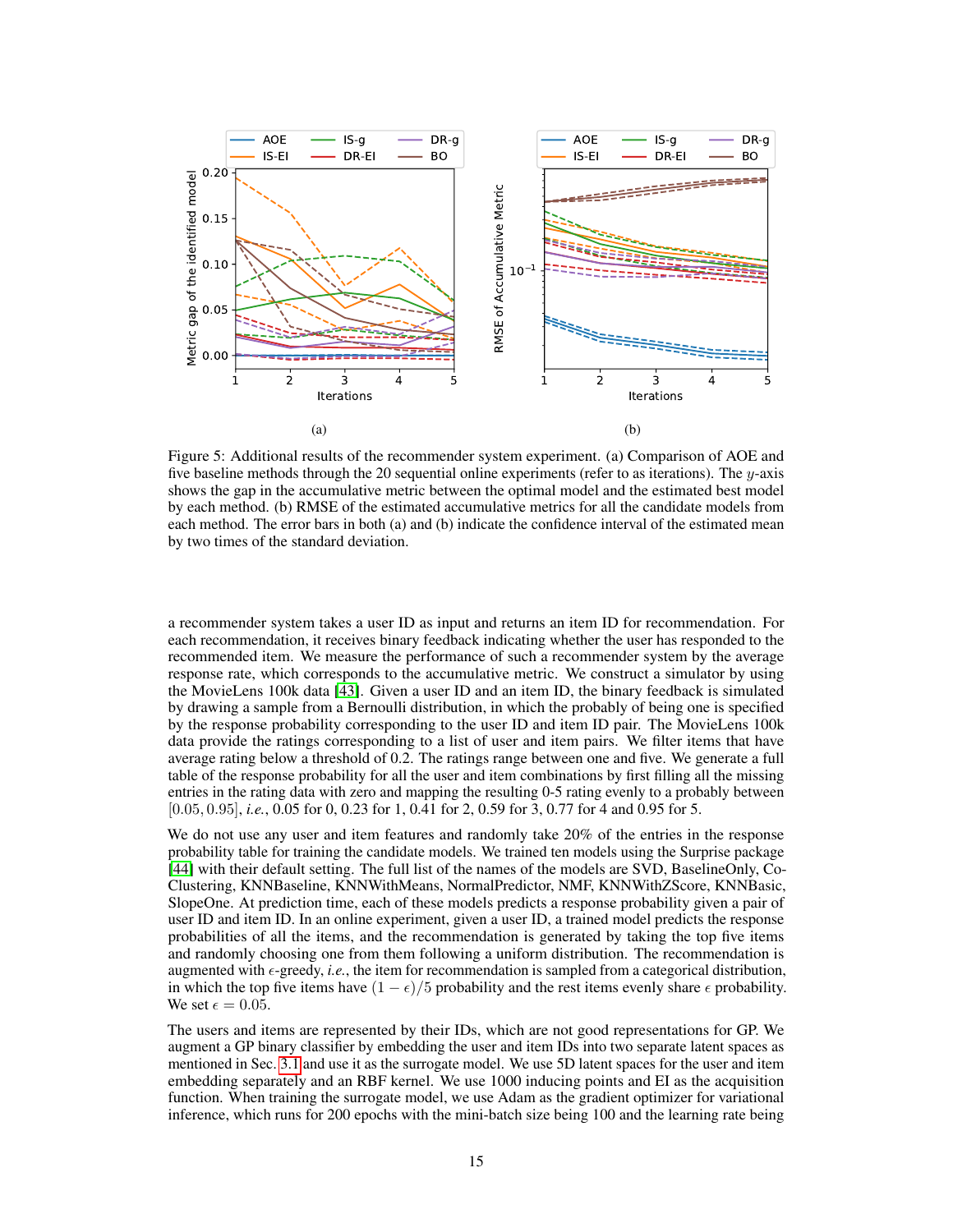0.001. As the prediction task can also be viewed as matrix imputation, we use the KNNImputer from the scikit-learn package as the predictive model for DR-based baselines.

Each model selection experiment consists of five sequential online experiments and the model deployed in the first experiments is randomly picked according to a uniform distribution for all the methods. The data collected in each online experiment are generated by considering each user for recommendation five times. We repeatedly run 20 experiments for each model. In each repeated run, the set of candidate models is the same but the first deployed model and the data points sampled for each online experiment may be different.

Figure [5a](#page-14-0) shows the comparison of all the methods with error bars in terms of the gap in the accumulative metric between the optimal model and the estimated best model. Figure [5b](#page-14-0) shows the average RMSE of the estimated accumulative metrics after each iteration with error bars. The error bars indicate the confidence interval of the estimated mean by two times the standard deviation. The metric gaps and RMSE of all the methods after Iteration 5 are shown in Table [2.](#page-13-1) To illustrate the behaviors of AOE and the baseline methods during the model selection process, we visualize the estimated accumulative metric after each iteration comparing with the ground truth in Figure [6.](#page-16-0) The visualization uses one of the 20 runs.

# B Details about Sparse GP and Variational Inference

For scalability, we use the variational sparse GP approximation to speed up the inference. Variational sparse GP augments the original data with a set of pseudo data u at the corresponding locations Z, which shares the same GP as in the original model. The input locations of the pseudo data **Z** lie in the joint space of the action and input a and x. The resulting model is a joint GP between the original data and the augmented data  $p(f, u|A, X, Z)$ , which can also be written as a product of the conditional distribution  $p(\mathbf{f}|\mathbf{u}, \mathbf{A}, \mathbf{X}, \mathbf{Z})p(\mathbf{u}|\mathbf{Z})$ . Note that such an augmentation does not change the original model,

$$
p(\mathbf{f}|\mathbf{A}, \mathbf{X}) = \int p(\mathbf{f}|\mathbf{u}, \mathbf{A}, \mathbf{X}, \mathbf{Z}) p(\mathbf{u}|\mathbf{Z}) \, \mathrm{d}\mathbf{u}.
$$
 (9)

Both f and u are latent variables. Variational sparse GP assumes a specific variational posterior distribution  $q(\mathbf{f}, \mathbf{u}) = p(\mathbf{f}|\mathbf{u})q(\mathbf{u})$ , where  $q(\mathbf{u}) = \mathcal{N}(\mathbf{m}_{\mathbf{u}}, \mathbf{S}_{\mathbf{u}})$  is a multi-variate normal distribution, of which the mean and covariance matrix are variational parameters. A variational lower bound can be derived with the above variational posterior, of which the computational complexity reduces from  $O(N^3)$  to  $O(NC^2)$ , where C is the number of pseudo data. More details about the variational approximation can be found in [\[14\]](#page-9-7).

After inferring the variational posterior of the sparse GP, the distribution of the accumulative metric conditioned on the observed data can be derived based on the variational posterior of sparse GP,

$$
p(\hat{v}|\mathbf{M}_{i},\mathcal{D})=\mathcal{N}\left(\frac{1}{T}\mathbf{P}_{\cdot}^{\top}\mathbf{K}_{\ast\mathbf{u}}\mathbf{K}_{\mathbf{u}\mathbf{u}}^{-1}\mathbf{m}_{\mathbf{u}},\frac{1}{T}\mathbf{P}_{\cdot}^{\top}(\mathbf{K}_{\ast\ast}-\mathbf{K}_{\ast\mathbf{u}}(\mathbf{K}_{\mathbf{u}\mathbf{u}}^{-1}-\mathbf{K}_{\mathbf{u}\mathbf{u}}^{-1}\mathbf{S}_{\mathbf{u}}\mathbf{K}_{\mathbf{u}\mathbf{u}}^{-1})\mathbf{K}_{\ast\mathbf{u}}^{\top})\mathbf{P}_{\cdot}\right),\tag{10}
$$

where  $K_{uu}$  is the covariance matrix among the pseudo data,  $K_{*u}$  is the cross-covariance matrix between W and the pseudo data, and  $m_u$  and  $S_u$  are the inferred variational parameters in  $q(u)$ . With this above derived distribution of the accumulative metric, we can apply an acquisition function for selecting a candidate model.

For a large problem, the variance calculation in the above distribution can also be very expensive as  $K_{**}$  is a KT-by-KT matrix. For efficient computation, we apply a FITC approximation [\[15\]](#page-9-8) at prediction time,

$$
p_{\text{FITC}}(\mathbf{f}|\mathbf{u}, \mathbf{A}, \mathbf{X}, \mathbf{Z}) = \mathcal{N}(\mathbf{K}_{\mathbf{fu}} \mathbf{K}_{\mathbf{uu}}^{-1} \mathbf{u}, \mathbf{\Lambda}),
$$
\n(11)

where  $\Lambda =$  diag  $(K_{\bf ff} - K_{\bf fu} K_{\bf uu}^{-1} K_{\bf fu}^\top)$  and diag  $(\cdot)$  makes a matrix into a diagonal matrix by letting off-diagonal entries be zero. Note that, although the conditional distribution  $p(f|u)$  is independent among the entries of f, the resulting distribution  $p(\bar{m}|A, X, D)$  is still correlated due to the correlation from the pseudo data. With the FITC approximation, the resulting distribution of the accumulative metric becomes

$$
p(\hat{v}|\mathbf{M}_{i}, \mathcal{D}) = \mathcal{N}\left(\frac{1}{T}\mathbf{P}_{\cdot}^{\top}\mathbf{K}_{\cdot\mathbf{u}}\mathbf{K}_{\mathbf{u}\mathbf{u}}^{-1}\mathbf{m}_{\mathbf{u}}, \frac{1}{T}\mathbf{P}_{\cdot}^{\top}(\mathbf{\Lambda} + \mathbf{K}_{\cdot\mathbf{u}}\mathbf{K}_{\mathbf{u}\mathbf{u}}^{-1}\mathbf{S}_{\mathbf{u}}\mathbf{K}_{\mathbf{u}\mathbf{u}}^{-1}\mathbf{K}_{\cdot\mathbf{u}}^{\top})\mathbf{P}_{\cdot}\right),
$$
 (12)

where only the diagonal entries of  $\mathbf{K}_{**}$  needs to be computed.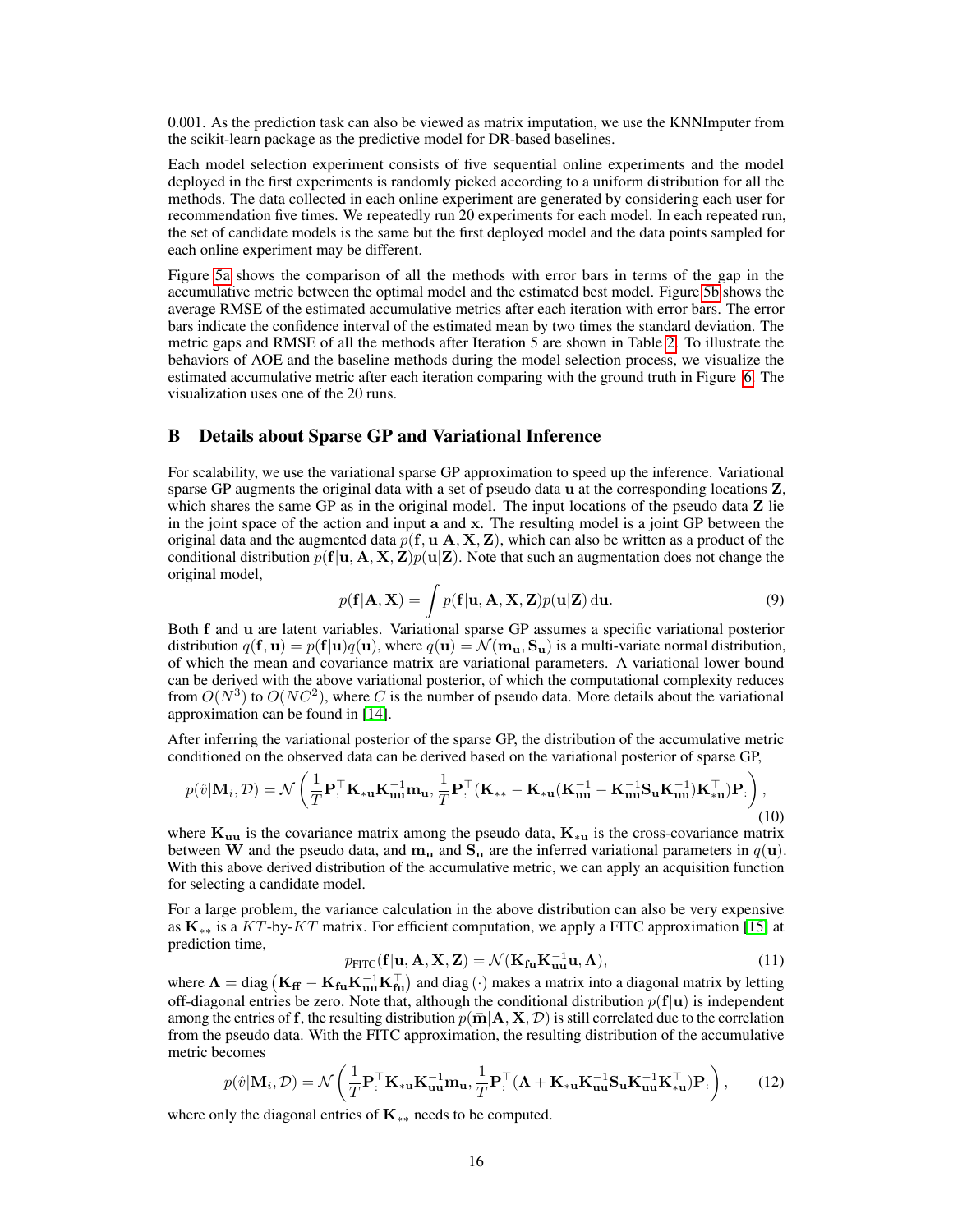<span id="page-16-0"></span>

Figure 6: The bar plot of the estimated accumulative metrics of all the candidate models after each iteration comparing with ground truth (denoted as "gt"). The results come from one of the 20 repeated runs. The y-axis shows the accumulative metric. In the x-axis, each group of bars corresponds to a candidate model (there are ten in total.) and each color of bars corresponds to all the compared methods plus the ground truth.